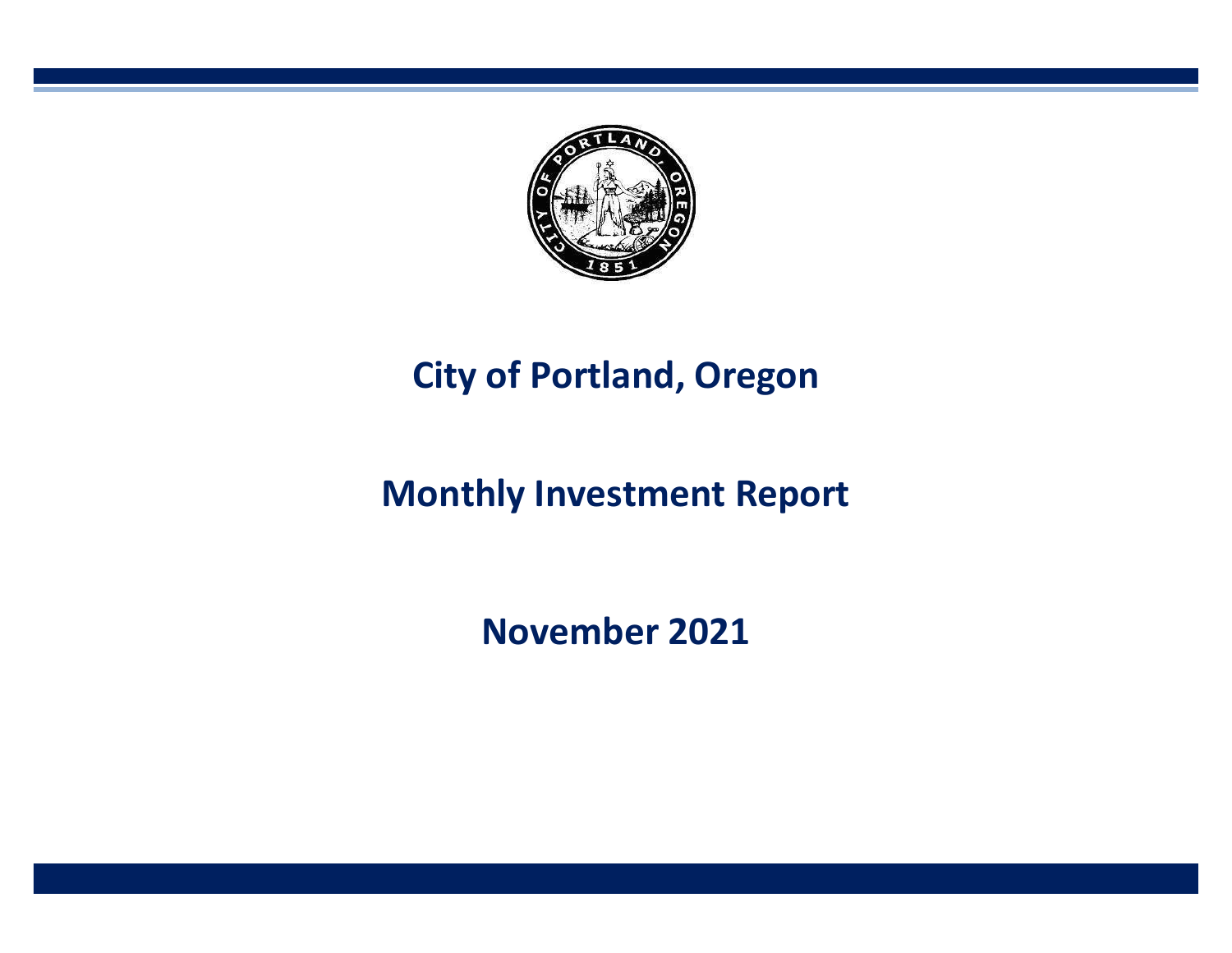#### **Portfolio Summary**

#### **City of Portland**

#### **11/30/2021**

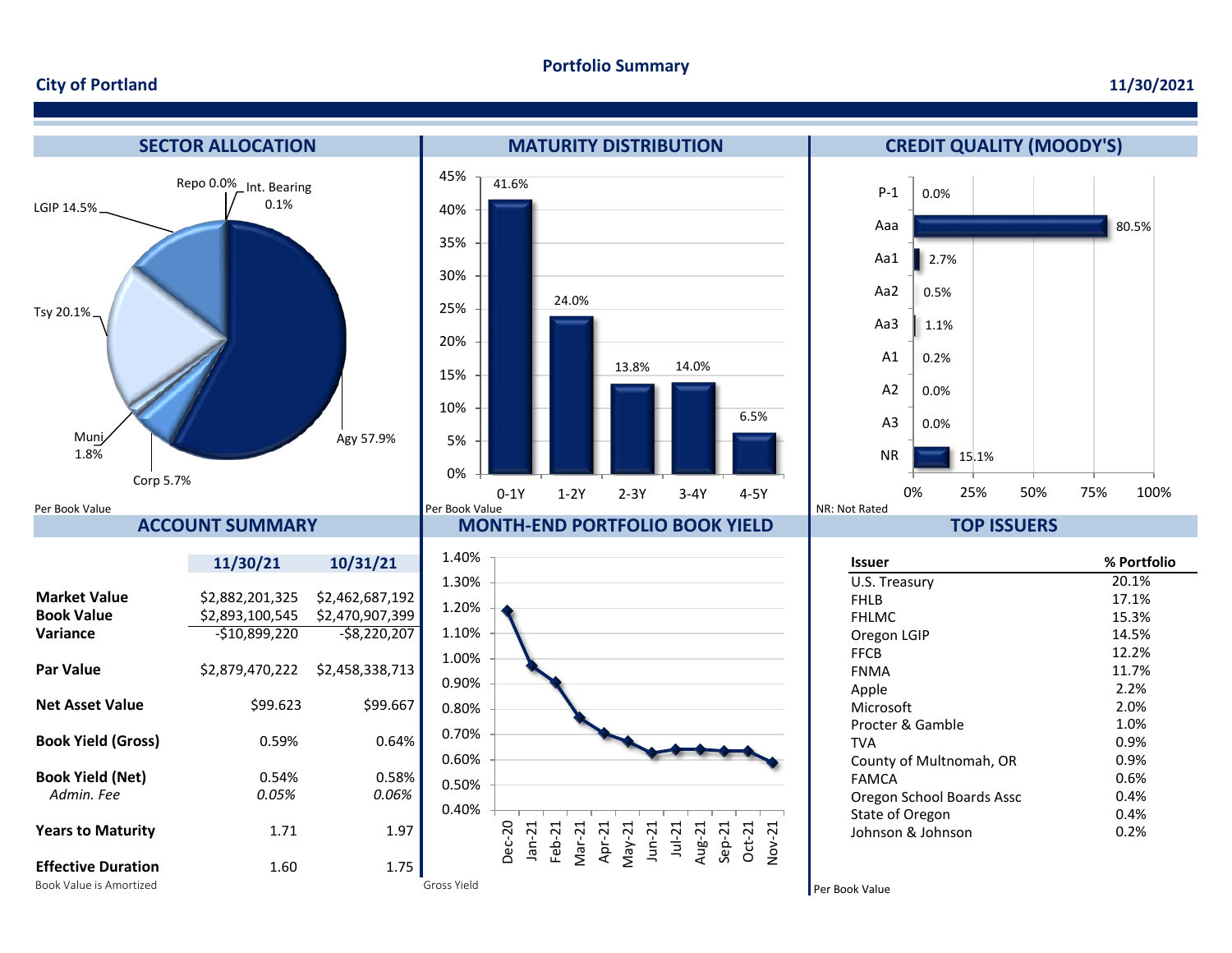## **City of Portland Portfolio Management November 30, 2021 Portfolio Summary**

|                                                           | Par                      | <b>Market</b>              | <b>Book</b>      | $%$ of    | Days to         | <b>YTM</b> |  |
|-----------------------------------------------------------|--------------------------|----------------------------|------------------|-----------|-----------------|------------|--|
| <b>Investments</b>                                        | Value                    | Value                      | Value            | Portfolio | <b>Maturity</b> | 365 Equiv. |  |
| MMF Savings Account                                       | 2,019,733.16             | 2,019,733.16               | 2,019,733.16     | 0.07      |                 | 0.155      |  |
| Oregon LGIP                                               | 418,205,489.20           | 418,205,489.20             | 418,205,489.20   | 14.46     |                 | 0.450      |  |
| <b>Corporate Notes</b>                                    | 161,127,000.00           | 162, 144, 295. 10          | 161,442,118.38   | 5.58      | 168             | 2.013      |  |
| Federal Agency Coupon                                     | 1,493,675,000.00         | 1,488,950,365.73           | 1,499,451,119.76 | 51.83     | 924             | 0.581      |  |
| <b>Treasury Coupon</b>                                    | 505,000,000.00           | 510,172,500.00             | 511,096,269.58   | 17.67     | 525             | 0.318      |  |
| <b>Municipal Bonds</b>                                    | 49,595,000.00            | 50,388,164.50              | 51,008,756.30    | 1.76      | 1,103           | 0.598      |  |
| Treasury & Agency Variable                                | 245,150,000.00           | 245,618,737.00             | 245,176,699.26   | 8.47      | 279             | 0.515      |  |
| Corporate Variable                                        | 4,698,000.00             | 4,702,040.28               | 4,700,359.01     | 0.16      | 70              | 0.658      |  |
|                                                           | 2,879,470,222.36         | 2,882,201,324.97           | 2,893,100,544.65 | 100.00%   | 624             | 0.590      |  |
| <b>Investments</b>                                        |                          |                            |                  |           |                 |            |  |
| Cash                                                      |                          |                            |                  |           |                 |            |  |
| Passbook/Checking<br>(not included in yield calculations) | 35,556,905.37            | 35,556,905.37              | 35,556,905.37    |           |                 | 0.103      |  |
| <b>Total Cash and Investments</b>                         | 2,915,027,127.73         | 2,917,758,230.34           | 2,928,657,450.02 |           | 624             | 0.590      |  |
| <b>Total Earnings</b>                                     | November 30 Month Ending | <b>Fiscal Year To Date</b> |                  |           |                 |            |  |
| <b>Current Year</b>                                       | 1,205,409.17             | 6,248,701.41               |                  |           |                 |            |  |
| <b>Average Daily Balance</b>                              | 2,508,265,066.84         | 2,614,250,145.07           |                  |           |                 |            |  |
| <b>Effective Rate of Return</b>                           | 0.58%                    |                            | 0.57%            |           |                 |            |  |

Brigid O'Callahan, Treasurer

**Reporting period 11/01/2021-11/30/2021**

\_\_\_\_\_\_\_\_\_\_\_\_\_\_\_\_\_\_\_\_\_\_\_\_\_\_\_\_\_\_\_\_\_\_\_\_\_\_\_\_\_\_\_\_\_\_\_\_\_\_ \_\_\_\_\_\_\_\_\_\_\_\_\_\_\_\_\_\_\_\_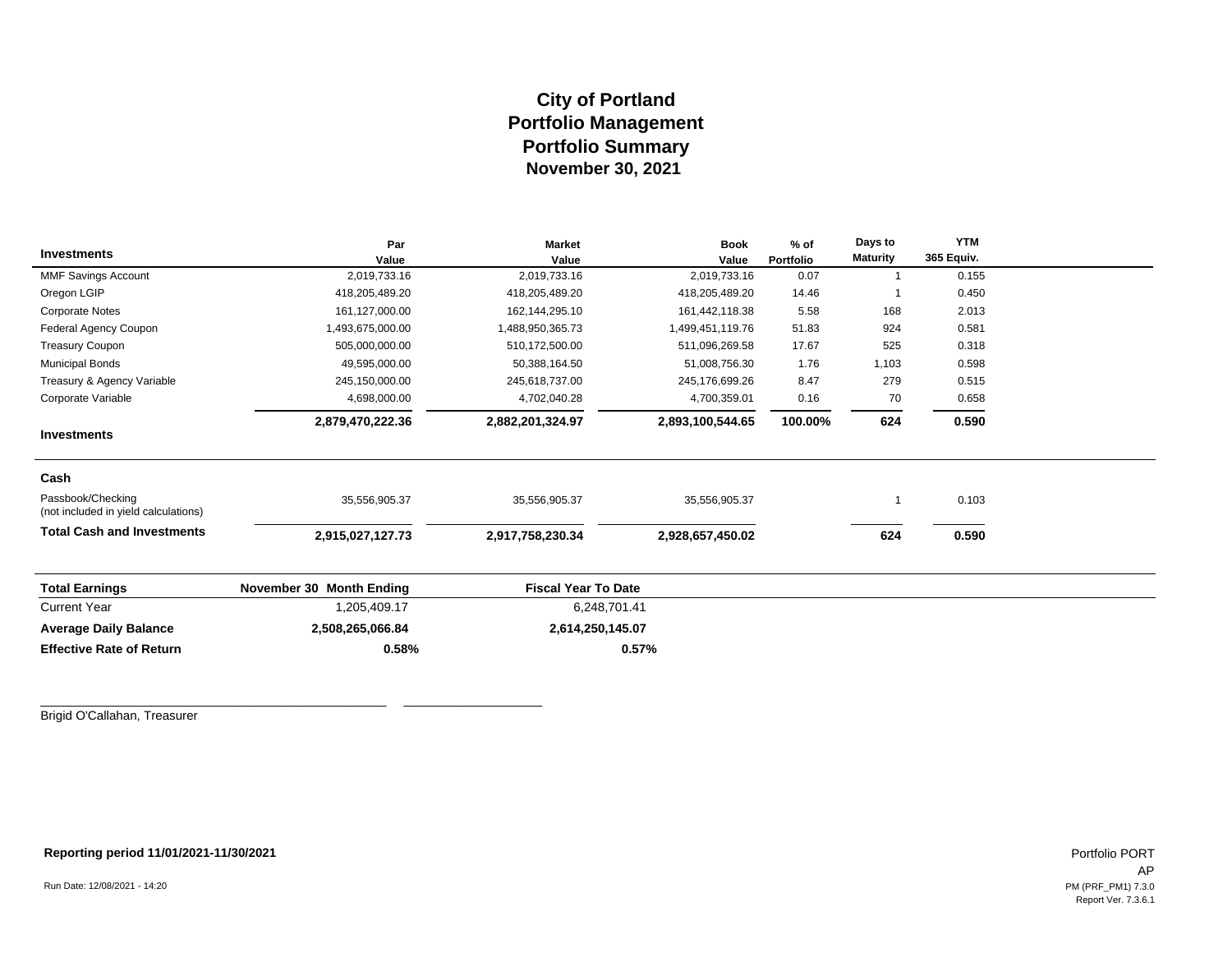| <b>CUSIP</b>               | Investment# | Issuer                       | Average<br><b>Balance</b> | Purchase<br>Date | Par Value      | <b>Market Value</b> | <b>Book Value</b> | <b>Stated</b><br>Rate | <b>YTM</b><br>365 Moody's | S&P | <b>Maturity</b><br>Date |
|----------------------------|-------------|------------------------------|---------------------------|------------------|----------------|---------------------|-------------------|-----------------------|---------------------------|-----|-------------------------|
| <b>MMF Savings Account</b> |             |                              |                           |                  |                |                     |                   |                       |                           |     |                         |
| SYS1223                    | 1223        | Advantis CU                  |                           |                  | 249,794.57     | 249,794.57          | 249,794.57        | 0.350                 | 0.350                     |     |                         |
| SYS1221                    | 1221        | <b>Beneficial State Bank</b> |                           |                  | 253,075.34     | 253,075.34          | 253,075.34        | 0.150                 | 0.150                     |     |                         |
| SYS1222                    | 1222        | <b>Beneficial State Bank</b> |                           |                  | 247,894.11     | 247,894.11          | 247,894.11        | 0.150                 | 0.150                     |     |                         |
| SYS1220                    | 1220        | Columbia Bank                |                           |                  | 246,876.18     | 246,876.18          | 246,876.18        | 0.050                 | 0.050                     |     |                         |
| SYS1218                    | 1218        | The Commerce Bank            |                           |                  | 251,473.92     | 251,473.92          | 251,473.92        | 0.050                 | 0.050                     |     |                         |
| SYS1219                    | 1219        | <b>OnPoint Community CU</b>  |                           |                  | 251,814.09     | 251,814.09          | 251,814.09        | 0.250                 | 0.250                     |     |                         |
| SYS1216                    | 1216        | Umpqua Bank                  |                           |                  | 246,951.71     | 246,951.71          | 246,951.71        | 0.150                 | 0.150                     |     |                         |
| SYS1217                    | 1217        | Unitus Community CU          |                           |                  | 252,589.31     | 252,589.31          | 252,589.31        | 0.100                 | 0.100                     |     |                         |
| SYS1269                    | 1269        | <b>US Bancorp</b>            |                           |                  | 19,263.93      | 19,263.93           | 19,263.93         | 0.010                 | 0.010                     |     |                         |
| SYS1224                    | 1224        | Willamette Community Bank    |                           |                  | 0.00           | 0.00                | 0.00              | 0.600                 | 0.600                     |     |                         |
|                            |             | <b>Subtotal and Average</b>  | 2,019,632.82              |                  | 2,019,733.16   | 2,019,733.16        | 2,019,733.16      |                       | 0.155                     |     |                         |
| <b>Oregon LGIP</b>         |             |                              |                           |                  |                |                     |                   |                       |                           |     |                         |
| <b>CITY</b>                | 1214        | Oregon LGIP                  |                           |                  | 417,884,358.34 | 417,884,358.34      | 417,884,358.34    | 0.450                 | 0.450                     |     |                         |
| <b>SPEC PROJ</b>           | 1215        | Oregon LGIP                  |                           |                  | 321,130.86     | 321,130.86          | 321,130.86        | 0.450                 | 0.450                     |     |                         |
|                            |             | <b>Subtotal and Average</b>  | 67,711,443.63             |                  | 418,205,489.20 | 418,205,489.20      | 418,205,489.20    |                       | 0.450                     |     |                         |
| <b>Corporate Notes</b>     |             |                              |                           |                  |                |                     |                   |                       |                           |     |                         |
| 037833CM0                  | 1079        | Apple                        |                           | 05/16/2019       | 21,000,000.00  | 21,047,880.00       | 21,001,205.74     | 2.500                 | 2.468<br>Aa1              |     | AA+ 02/09/2022          |
| 037833CQ1                  | 1080        | Apple                        |                           | 05/09/2019       | 5,950,000.00   | 5,989,091.50        | 5,944,412.94      | 2.300                 | 2.521<br>Aa1              |     | AA+ 05/11/2022          |
| 037833BF6                  | 1081        | Apple                        |                           | 05/16/2019       | 3,000,000.00   | 3,031,620.00        | 3,002,820.33      | 2.700                 | 2.482<br>Aa1              |     | AA+ 05/13/2022          |
| 037833BF6                  | 1082        | Apple                        |                           | 03/13/2020       | 10,000,000.00  | 10,105,400.00       | 10,070,220.77     | 2.700                 | 1.116<br>Aa1              |     | AA+ 05/13/2022          |
| 037833DL1                  | 1083        | Apple                        |                           | 09/11/2019       | 5,000,000.00   | 5,049,800.00        | 4,999,779.63      | 1.700                 | 1.706<br>Aa1              |     | AA+ 09/11/2022          |
| 037833DV9                  | 1084        | Apple                        |                           | 05/11/2020       | 10,000,000.00  | 10,023,800.00       | 9,986,903.70      | 0.750                 | 0.842<br>Aa1              |     | AA+ 05/11/2023          |
| 037833AK6                  | 1286        | Apple                        |                           | 05/17/2021       | 4,724,000.00   | 4,837,612.20        | 4,866,346.30      | 2.400                 | 0.274<br>Aa1              |     | AA+ 05/03/2023          |
| 19416QEC0                  | 1285        | Colgate-Palmolive            |                           | 05/14/2021       | 1,500,000.00   | 1,531,590.00        | 1,538,607.07      | 2.100                 | 0.277<br>Aa3              |     | AA- 05/01/2023          |
| 478160BN3                  | 1086        | Johnson & Johnson            |                           | 05/08/2019       | 3,000,000.00   | 3,000,480.00        | 2,999,990.55      | 2.450                 | 2.479<br>Aaa              |     | AAA 12/05/2021          |
| 478160CD4                  | 1087        | Johnson & Johnson            |                           | 08/28/2019       | 3,500,000.00   | 3,511,480.00        | 3,505,219.60      | 2.250                 | 1.652<br>Aaa              |     | AAA 03/03/2022          |
| 594918BW3                  | 1088        | Microsoft                    |                           | 06/05/2019       | 7,000,000.00   | 7,014,560.00        | 7,003,219.56      | 2.400                 | 2.136<br>Aaa              |     | AAA 02/06/2022          |
| 594918BW3                  | 1089        | Microsoft                    |                           | 05/24/2019       | 12,081,000.00  | 12,106,128.48       | 12,080,975.76     | 2.400                 | 2.400<br>Aaa              |     | AAA 02/06/2022          |
| 594918BW3                  | 1090        | Microsoft                    |                           | 05/10/2019       | 10,000,000.00  | 10,020,800.00       | 9,999,657.20      | 2.400                 | 2.419<br>Aaa              |     | AAA 02/06/2022          |
| 594918BA1                  | 1091        | Microsoft                    |                           | 05/15/2019       | 3,575,000.00   | 3,582,972.25        | 3,574,825.13      | 2.375                 | 2.400<br>Aaa              |     | AAA 02/12/2022          |
| 594918BA1                  | 1092        | Microsoft                    |                           | 03/24/2020       | 1,500,000.00   | 1,503,345.00        | 1,500,095.82      | 2.375                 | 2.341<br>Aaa              |     | AAA 02/12/2022          |
| 594918BA1                  | 1093        | Microsoft                    |                           | 06/05/2019       | 10,224,000.00  | 10,246,799.52       | 10,228,609.15     | 2.375                 | 2.138<br>Aaa              |     | AAA 02/12/2022          |
| 594918BA1                  | 1094        | Microsoft                    |                           | 05/15/2019       | 14,000,000.00  | 14,031,220.00       | 13,999,317.98     | 2.375                 | 2.400<br>Aaa              |     | AAA 02/12/2022          |

Portfolio PORT AP Run Date: 12/08/2021 - 14:20 PM (PRF\_PM2) 7.3.0

Report Ver. 7.3.6.1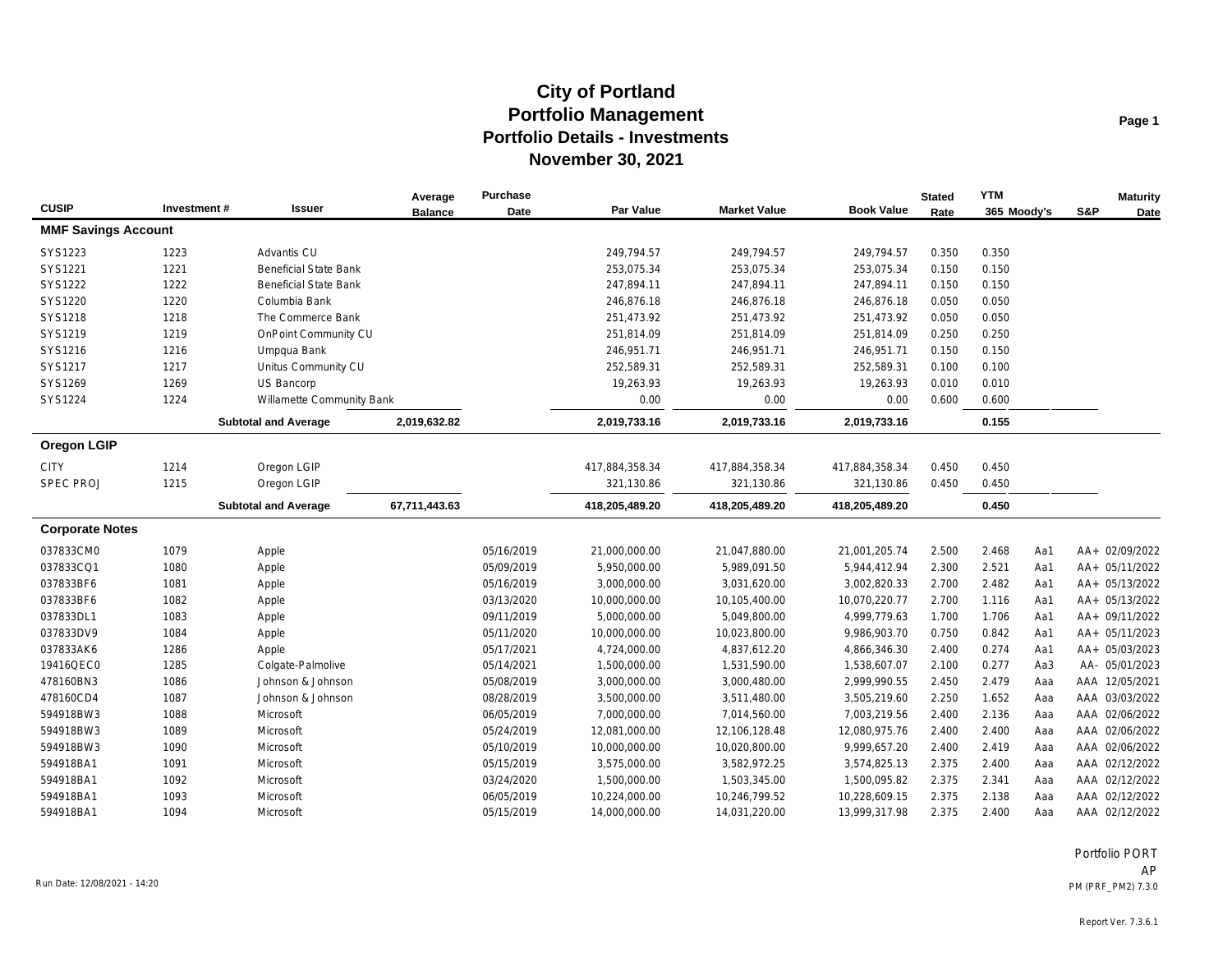| <b>CUSIP</b>                 | Investment# | <b>Issuer</b>               | Average<br><b>Balance</b> | Purchase<br>Date | Par Value      | <b>Market Value</b> | <b>Book Value</b> | <b>Stated</b><br>Rate | <b>YTM</b><br>365 Moody's |     | S&P | <b>Maturity</b><br>Date |
|------------------------------|-------------|-----------------------------|---------------------------|------------------|----------------|---------------------|-------------------|-----------------------|---------------------------|-----|-----|-------------------------|
| <b>Corporate Notes</b>       |             |                             |                           |                  |                |                     |                   |                       |                           |     |     |                         |
| 742718DY2                    | 1099        | Procter & Gamble            |                           | 05/02/2019       | 10,000,000.00  | 10,033,400.00       | 9,997,730.89      | 2.300                 | 2.430                     | Aa3 |     | AA- 02/06/2022          |
| 742718EU9                    | 1100        | Procter & Gamble            |                           | 10/11/2019       | 10,779,000.00  | 10,914,276.45       | 10,818,094.09     | 2.150                 | 1.613                     | Aa3 |     | AA- 08/11/2022          |
| 742718EU9                    | 1101        | Procter & Gamble            |                           | 08/30/2019       | 9,294,000.00   | 9,410,639.70        | 9,324,330.33      | 2.150                 | 1.666                     | Aa3 |     | AA- 08/11/2022          |
| 89236TGW9                    | 1027        | Toyota                      |                           | 04/01/2020       | 5,000,000.00   | 5,151,400.00        | 4,999,755.84      | 2.900                 | 2.904                     | A1  |     | A+ 03/30/2023           |
|                              |             | <b>Subtotal and Average</b> | 163,293,592.03            |                  | 161,127,000.00 | 162,144,295.10      | 161,442,118.38    |                       | 2.013                     |     |     |                         |
| <b>Federal Agency Coupon</b> |             |                             |                           |                  |                |                     |                   |                       |                           |     |     |                         |
| 31422B3S7                    | 1117        | <b>FAMCA</b>                |                           | 12/01/2020       | 15,000,000.00  | 14,695,200.00       | 15,000,000.00     | 0.520                 | 0.520                     |     |     | 09/29/2025              |
| 3133EJ3B3                    | 1021        | <b>FFCB</b>                 |                           | 01/10/2019       | 3,494,000.00   | 3,498,297.62        | 3,494,195.69      | 2.800                 | 2.668                     | Aaa |     | AA+ 12/17/2021          |
| 3133EJTB5                    | 1022        | <b>FFCB</b>                 |                           | 07/17/2018       | 11,396,000.00  | 11,520,786.20       | 11,394,360.65     | 2.800                 | 2.838                     | Aaa |     | AA+ 04/27/2022          |
| 3133EJTB5                    | 1023        | <b>FFCB</b>                 |                           | 07/17/2018       | 4,000,000.00   | 4,043,800.00        | 3,999,428.88      | 2.800                 | 2.838                     | Aaa |     | AA+ 04/27/2022          |
| 3133EMGP1                    | 1024        | <b>FFCB</b>                 |                           | 11/19/2020       | 25,000,000.00  | 25,005,250.00       | 24,997,541.90     | 0.150                 | 0.171                     | Aaa |     | AA+ 05/16/2022          |
| 3133ELJN5                    | 1025        | <b>FFCB</b>                 |                           | 01/24/2020       | 1,785,000.00   | 1,789,712.40        | 1,784,658.70      | 1.640                 | 1.657                     | Aaa |     | AA+ 01/24/2023          |
| 3133ELVX9                    | 1026        | <b>FFCB</b>                 |                           | 04/08/2020       | 5,000,000.00   | 4,999,450.00        | 5,000,000.00      | 0.875                 | 0.875                     | Aaa |     | AA+ 04/08/2024          |
| 3133EMER9                    | 1030        | <b>FFCB</b>                 |                           | 11/20/2020       | 22,880,000.00  | 22,630,608.00       | 22,862,752.70     | 0.470                 | 0.494                     | Aaa |     | AA+ 01/27/2025          |
| 3133EL2A1                    | 1033        | <b>FFCB</b>                 |                           | 07/28/2020       | 10,000,000.00  | 9,812,800.00        | 9,991,928.70      | 0.400                 | 0.426                     | Aaa |     | AA+ 01/28/2025          |
| 3133EL3Y8                    | 1036        | <b>FFCB</b>                 |                           | 08/13/2020       | 5,000,000.00   | 4,916,200.00        | 5,000,000.00      | 0.670                 | 0.670                     | Aaa |     | AA+ 08/13/2026          |
| 3133EMPH9                    | 1237        | <b>FFCB</b>                 |                           | 02/03/2021       | 9,000,000.00   | 8,965,800.00        | 8,997,046.00      | 0.125                 | 0.153                     | Aaa |     | AA+ 02/03/2023          |
| 3133EMPH9                    | 1238        | <b>FFCB</b>                 |                           | 02/03/2021       | 24,000,000.00  | 23,908,800.00       | 23,992,122.67     | 0.125                 | 0.153                     | Aaa |     | AA+ 02/03/2023          |
| 3133EKNR3                    | 1241        | <b>FFCB</b>                 |                           | 02/23/2021       | 5,000,000.00   | 5,052,850.00        | 5,052,621.74      | 2.200                 | 0.116                     | Aaa |     | AA+ 06/03/2022          |
| 3133EKZY5                    | 1247        | <b>FFCB</b>                 |                           | 03/01/2021       | 3,294,000.00   | 3,317,683.86        | 3,317,609.96      | 1.550                 | 0.115                     | Aaa |     | AA+ 06/01/2022          |
| 3133ELE75                    | 1250        | <b>FFCB</b>                 |                           | 03/01/2021       | 3,785,000.00   | 3,787,687.35        | 3,787,566.35      | 0.250                 | 0.115                     | Aaa |     | AA+ 06/02/2022          |
| 3133EMWH1                    | 1275        | <b>FFCB</b>                 |                           | 04/22/2021       | 20,000,000.00  | 19,709,400.00       | 19,991,521.89     | 0.710                 | 0.723                     | Aaa |     | AA+ 04/21/2025          |
| 3133EMYX4                    | 1281        | <b>FFCB</b>                 |                           | 05/10/2021       | 2,500,000.00   | 2,488,550.00        | 2,497,693.33      | 0.125                 | 0.189                     | Aaa |     | AA+ 05/10/2023          |
| 3133EMYX4                    | 1283        | <b>FFCB</b>                 |                           | 05/10/2021       | 15,000,000.00  | 14,931,300.00       | 14,986,160.00     | 0.125                 | 0.189                     | Aaa |     | AA+ 05/10/2023          |
| 3133EMT28                    | 1312        | <b>FFCB</b>                 |                           | 07/19/2021       | 10,000,000.00  | 9,779,400.00        | 10,000,000.00     | 1.190                 | 1.190                     | Aaa |     | AA+ 07/19/2028          |
| 3133ENEJ5                    | 1333        | <b>FFCB</b>                 |                           | 11/18/2021       | 10,000,000.00  | 9,997,600.00        | 9,988,638.43      | 0.875                 | 0.914                     | Aaa |     | AA+ 11/18/2024          |
| 3130AJPU7                    | 1044        | <b>FHLB</b>                 |                           | 06/12/2020       | 25,000,000.00  | 25,015,250.00       | 24,999,104.08     | 0.250                 | 0.257                     | Aaa |     | AA+ 06/03/2022          |
| 3130AEBM1                    | 1045        | <b>FHLB</b>                 |                           | 07/16/2018       | 10,865,000.00  | 11,015,588.90       | 10,861,855.42     | 2.750                 | 2.807                     | Aaa |     | AA+ 06/10/2022          |
| 313379Q69                    | 1047        | <b>FHLB</b>                 |                           | 07/03/2019       | 10,000,000.00  | 10,107,100.00       | 10,014,381.52     | 2.125                 | 1.842                     | Aaa |     | AA+ 06/10/2022          |
| 3130AJY52                    | 1048        | <b>FHLB</b>                 |                           | 08/14/2020       | 5,000,000.00   | 4,998,600.00        | 4,996,626.53      | 0.125                 | 0.222                     | Aaa |     | AA+ 08/12/2022          |
| 3130AJY52                    | 1049        | <b>FHLB</b>                 |                           | 08/14/2020       | 5,000,000.00   | 4,998,600.00        | 4,996,626.53      | 0.125                 | 0.222                     | Aaa |     | AA+ 08/12/2022          |
| 313380GJ0                    | 1050        | <b>FHLB</b>                 |                           | 10/21/2020       | 8,700,000.00   | 8,825,889.00        | 8,822,321.23      | 2.000                 | 0.175                     | Aaa |     | AA+ 09/09/2022          |
| 3130AJ7E3                    | 1051        | <b>FHLB</b>                 |                           | 02/21/2020       | 5,000,000.00   | 5,065,000.00        | 4,996,272.12      | 1.375                 | 1.438                     | Aaa |     | AA+ 02/17/2023          |
| 3130AJ7E3                    | 1052        | <b>FHLB</b>                 |                           | 02/21/2020       | 2,000,000.00   | 2,026,000.00        | 1,998,508.85      | 1.375                 | 1.438                     | Aaa |     | AA+ 02/17/2023          |

Portfolio PORT AP Run Date: 12/08/2021 - 14:20 PM (PRF\_PM2) 7.3.0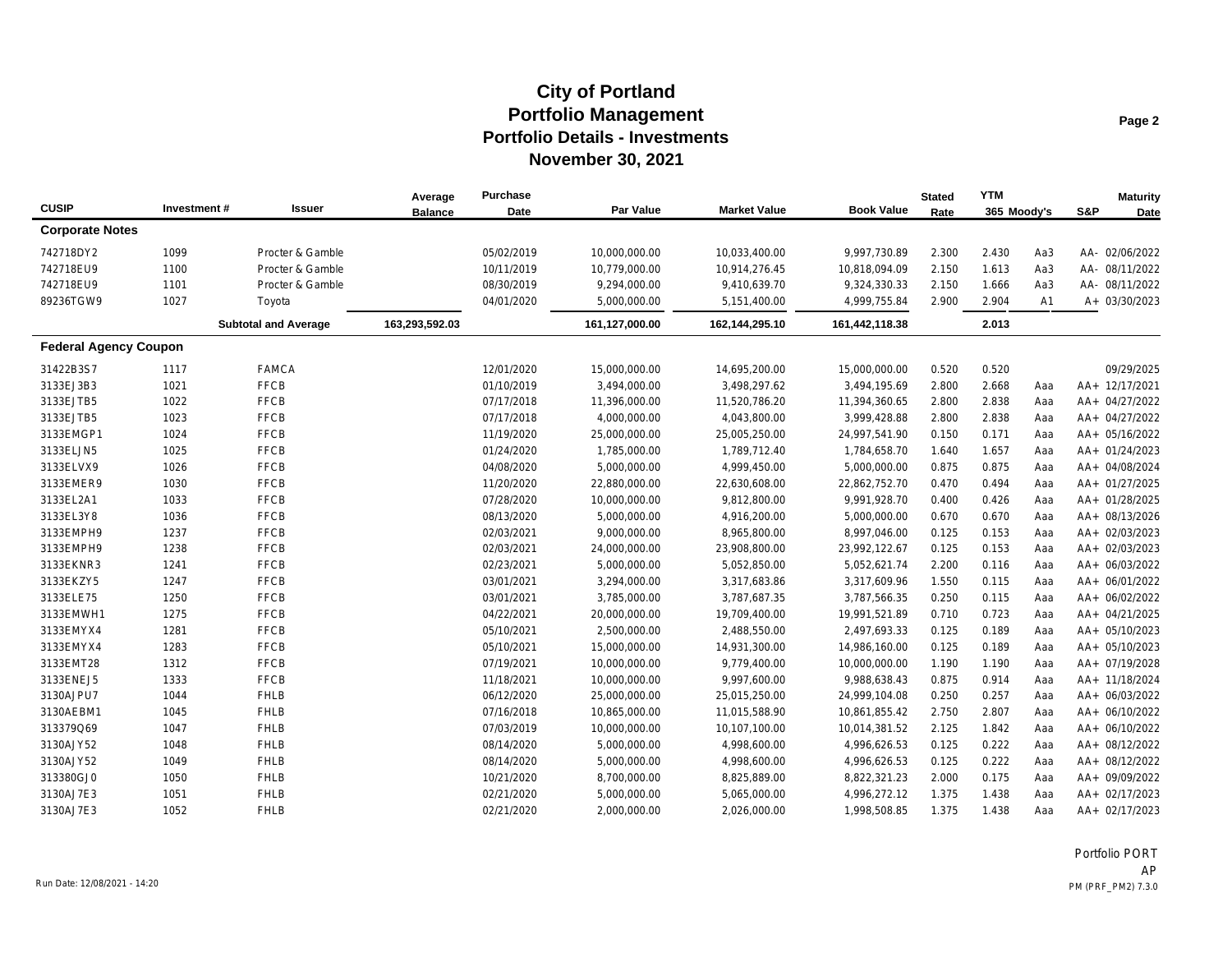|                              |             |              | Average        | <b>Purchase</b> |                  |                     |                   | <b>Stated</b> | <b>YTM</b>  |     |     | <b>Maturity</b> |
|------------------------------|-------------|--------------|----------------|-----------------|------------------|---------------------|-------------------|---------------|-------------|-----|-----|-----------------|
| <b>CUSIP</b>                 | Investment# | Issuer       | <b>Balance</b> | Date            | <b>Par Value</b> | <b>Market Value</b> | <b>Book Value</b> | Rate          | 365 Moody's |     | S&P | Date            |
| <b>Federal Agency Coupon</b> |             |              |                |                 |                  |                     |                   |               |             |     |     |                 |
| 3130AFW94                    | 1053        | <b>FHLB</b>  |                | 02/15/2019      | 10,000,000.00    | 10,409,000.00       | 9,984,406.67      | 2.500         | 2.576       | Aaa |     | AA+ 02/13/2024  |
| 3130AFW94                    | 1054        | <b>FHLB</b>  |                | 02/15/2019      | 5,000,000.00     | 5,204,500.00        | 4,992,203.34      | 2.500         | 2.576       | Aaa |     | AA+ 02/13/2024  |
| 3130A2UW4                    | 1055        | <b>FHLB</b>  |                | 11/24/2020      | 6,600,000.00     | 6,974,286.00        | 7,063,600.30      | 2.875         | 0.333       | Aaa |     | AA+ 09/13/2024  |
| 3130AJHU6                    | 1056        | <b>FHLB</b>  |                | 04/16/2020      | 10,000,000.00    | 9,832,200.00        | 9,966,537.93      | 0.500         | 0.601       | Aaa |     | AA+ 04/14/2025  |
| 3130AJ4B2                    | 1057        | <b>FHLB</b>  |                | 04/16/2020      | 12,265,000.00    | 12,452,740.36       | 12,660,880.31     | 1.625         | 0.991       | Aaa |     | AA+ 03/12/2027  |
| 313379Q69                    | 1240        | <b>FHLB</b>  |                | 02/22/2021      | 4,250,000.00     | 4,295,517.50        | 4,295,139.90      | 2.125         | 0.100       | Aaa |     | AA+ 06/10/2022  |
| 3130AL6F6                    | 1242        | <b>FHLB</b>  |                | 02/25/2021      | 20,000,000.00    | 19,486,200.00       | 19,952,804.76     | 1.000         | 1.039       | Aaa |     | AA+ 02/25/2028  |
| 3130ALE34                    | 1243        | <b>FHLB</b>  |                | 02/25/2021      | 10,000,000.00    | 9,797,900.00        | 10,000,000.00     | 1.100         | 1.115       | Aaa |     | AA+ 02/25/2028  |
| 3130AJPU7                    | 1248        | <b>FHLB</b>  |                | 03/01/2021      | 1,090,000.00     | 1,090,664.90        | 1,090,743.14      | 0.250         | 0.115       | Aaa |     | AA+ 06/03/2022  |
| 313379Q69                    | 1251        | <b>FHLB</b>  |                | 03/01/2021      | 3,990,000.00     | 4,032,732.90        | 4,032,060.30      | 2.125         | 0.115       | Aaa |     | AA+ 06/10/2022  |
| 313379Q69                    | 1252        | <b>FHLB</b>  |                | 03/05/2021      | 22,000,000.00    | 22,235,620.00       | 22,231,321.88     | 2.125         | 0.120       | Aaa |     | AA+ 06/10/2022  |
| 3130ALRG1                    | 1255        | <b>FHLB</b>  |                | 03/18/2021      | 22,000,000.00    | 21,925,640.00       | 21,984,315.44     | 0.125         | 0.180       | Aaa |     | AA+ 03/17/2023  |
| 3133834G3                    | 1279        | <b>FHLB</b>  |                | 05/05/2021      | 20,665,000.00    | 21,192,990.75       | 21,273,725.12     | 2.125         | 0.185       | Aaa |     | AA+ 06/09/2023  |
| 3133834G3                    | 1288        | <b>FHLB</b>  |                | 05/20/2021      | 3,810,000.00     | 3,907,345.50        | 3,923,070.43      | 2.125         | 0.171       | Aaa |     | AA+ 06/09/2023  |
| 3133834G3                    | 1289        | <b>FHLB</b>  |                | 05/20/2021      | 8,435,000.00     | 8,650,514.25        | 8,686,259.82      | 2.125         | 0.164       | Aaa |     | AA+ 06/09/2023  |
| 3130AMNF5                    | 1292        | <b>FHLB</b>  |                | 06/09/2021      | 15,000,000.00    | 14,960,250.00       | 14,997,945.00     | 0.150         | 0.159       | Aaa |     | AA+ 06/09/2023  |
| 3130AMQR6                    | 1294        | <b>FHLB</b>  |                | 06/07/2021      | 20,000,000.00    | 19,861,200.00       | 20,000,000.00     | 0.350         | 0.350       | Aaa |     | AA+ 06/07/2024  |
| 3130AMRY0                    | 1295        | <b>FHLB</b>  |                | 06/04/2021      | 40,000,000.00    | 39,810,400.00       | 39,972,271.87     | 0.125         | 0.171       | Aaa |     | AA+ 06/02/2023  |
| 3130AMGJ5                    | 1298        | <b>FHLB</b>  |                | 06/11/2021      | 4,845,000.00     | 4,784,679.75        | 4,844,154.39      | 0.625         | 0.630       | Aaa |     | AA+ 02/26/2025  |
| 3130A5P45                    | 1307        | <b>FHLB</b>  |                | 07/06/2021      | 6,100,000.00     | 6,172,346.00        | 6,173,250.75      | 2.375         | 0.086       | Aaa |     | AA+ 06/10/2022  |
| 3130AJPU7                    | 1308        | <b>FHLB</b>  |                | 07/06/2021      | 3,500,000.00     | 3,502,135.00        | 3,502,895.02      | 0.250         | 0.086       | Aaa |     | AA+ 06/03/2022  |
| 3130AMT28                    | 1309        | <b>FHLB</b>  |                | 07/07/2021      | 5,470,000.00     | 5,412,455.60        | 5,470,000.00      | 1.000         | 1.000       | Aaa |     | AA+ 06/30/2026  |
| 3130A8HK2                    | 1310        | <b>FHLB</b>  |                | 07/08/2021      | 5,000,000.00     | 5,126,900.00        | 5,169,328.65      | 1.750         | 0.405       | Aaa |     | AA+ 06/14/2024  |
| 3130A8HK2                    | 1311        | <b>FHLB</b>  |                | 07/08/2021      | 6,305,000.00     | 6,465,020.90        | 6,518,616.10      | 1.750         | 0.405       | Aaa |     | AA+ 06/14/2024  |
| 3130ANDT4                    | 1313        | <b>FHLB</b>  |                | 08/16/2021      | 16,600,000.00    | 16,533,766.00       | 16,600,000.00     | 0.375         | 0.375       | Aaa |     | AA+ 02/16/2024  |
| 3130AJPU7                    | 1314        | <b>FHLB</b>  |                | 08/02/2021      | 14,970,000.00    | 14,979,131.70       | 14,983,541.24     | 0.250         | 0.071       | Aaa |     | AA+ 06/03/2022  |
| 3130A8HK2                    | 1318        | <b>FHLB</b>  |                | 09/03/2021      | 10,000,000.00    | 10,253,800.00       | 10,344,678.02     | 1.750         | 0.382       | Aaa |     | AA+ 06/14/2024  |
| 3130ANYM6                    | 1320        | <b>FHLB</b>  |                | 09/10/2021      | 16,000,000.00    | 15,897,920.00       | 15,969,960.68     | 0.125         | 0.233       | Aaa |     | AA+ 08/28/2023  |
| 3130ANYM6                    | 1321        | <b>FHLB</b>  |                | 09/23/2021      | 15,000,000.00    | 14,904,300.00       | 14,973,693.06     | 0.125         | 0.226       | Aaa |     | AA+ 08/28/2023  |
| 3130APBH7                    | 1323        | <b>FHLB</b>  |                | 09/30/2021      | 25,000,000.00    | 24,798,000.00       | 25,000,000.00     | 0.570         | 0.570       | Aaa |     | AA+ 09/30/2024  |
| 3130APCH6                    | 1324        | <b>FHLB</b>  |                | 09/29/2021      | 15,000,000.00    | 14,895,000.00       | 15,000,000.00     | 1.125         | 1.125       | Aaa |     | AA+ 09/29/2026  |
| 3130APUK9                    | 1328        | <b>FHLB</b>  |                | 11/24/2021      | 25,000,000.00    | 24,966,750.00       | 25,000,000.00     | 0.720         | 0.720       | Aaa |     | AA+ 05/24/2024  |
| 3130APU29                    | 1329        | <b>FHLB</b>  |                | 11/12/2021      | 15,750,000.00    | 15,723,067.50       | 15,742,946.99     | 0.500         | 0.523       | Aaa |     | AA+ 11/09/2023  |
| 3137EAEQ8                    | 1066        | <b>FHLMC</b> |                | 04/20/2020      | 5,000,000.00     | 4,996,850.00        | 4,994,224.54      | 0.375         | 0.459       | Aaa |     | AA+ 04/20/2023  |
| 3137EAEQ8                    | 1067        | <b>FHLMC</b> |                | 04/20/2020      | 5,000,000.00     | 4,996,850.00        | 4,994,224.54      | 0.375         | 0.459       | Aaa |     | AA+ 04/20/2023  |
| 3137EAEQ8                    | 1068        | <b>FHLMC</b> |                | 04/20/2020      | 5,000,000.00     | 4,996,850.00        | 4,994,224.54      | 0.375         | 0.459       | Aaa |     | AA+ 04/20/2023  |

Portfolio PORT AP Run Date: 12/08/2021 - 14:20 PM (PRF\_PM2) 7.3.0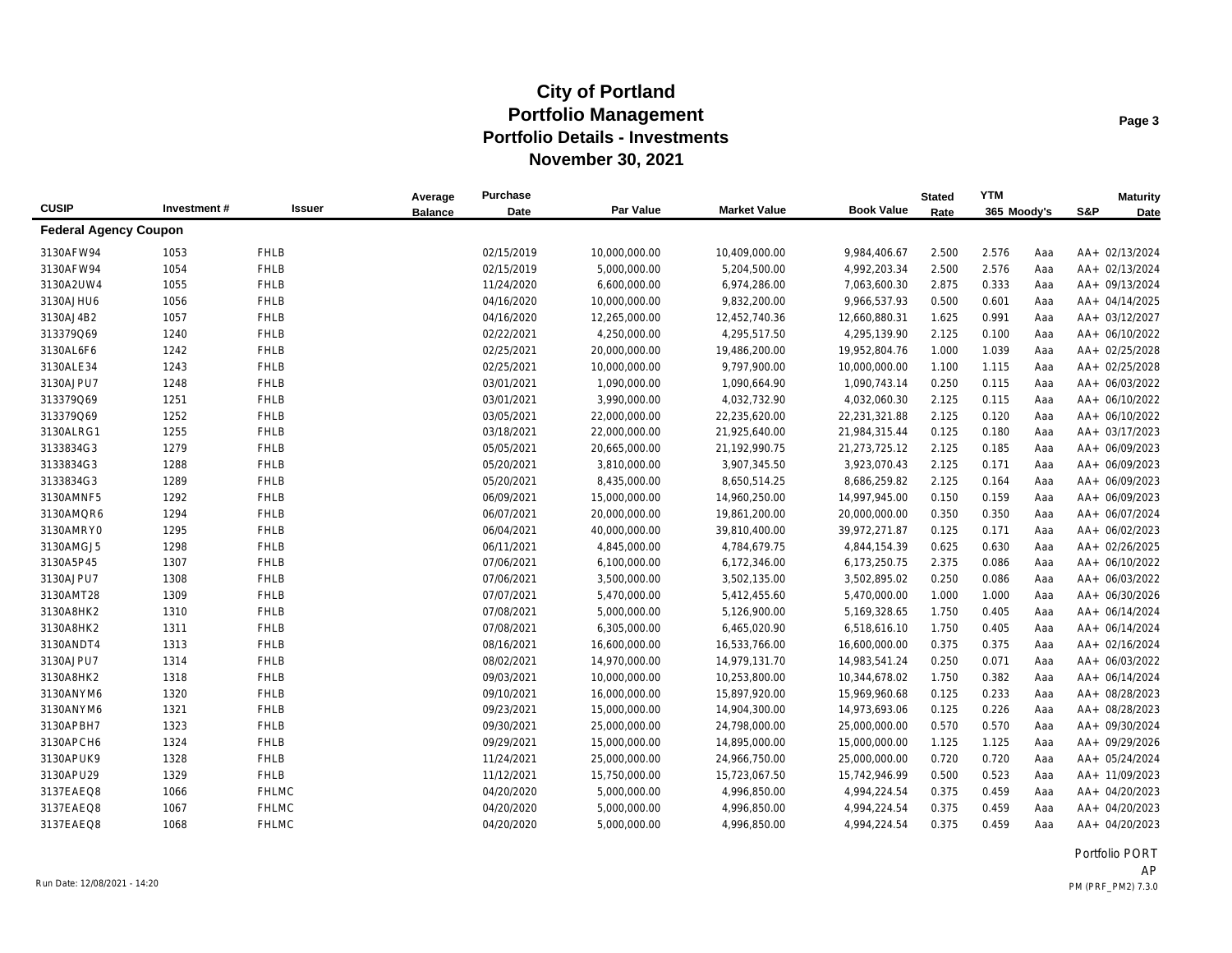|                              |             |              | Average        | Purchase   |               |                     |                   | <b>Stated</b> | <b>YTM</b>  |     |     | <b>Maturity</b> |
|------------------------------|-------------|--------------|----------------|------------|---------------|---------------------|-------------------|---------------|-------------|-----|-----|-----------------|
| <b>CUSIP</b>                 | Investment# | Issuer       | <b>Balance</b> | Date       | Par Value     | <b>Market Value</b> | <b>Book Value</b> | Rate          | 365 Moody's |     | S&P | Date            |
| <b>Federal Agency Coupon</b> |             |              |                |            |               |                     |                   |               |             |     |     |                 |
| 3137EAFA2                    | 1069        | <b>FHLMC</b> |                | 12/04/2020 | 15,000,000.00 | 14,892,900.00       | 14,990,058.75     | 0.250         | 0.283       | Aaa |     | AA+ 12/04/2023  |
| 3137EAFA2                    | 1070        | <b>FHLMC</b> |                | 12/04/2020 | 10,000,000.00 | 9,928,600.00        | 9,993,372.50      | 0.250         | 0.283       | Aaa |     | AA+ 12/04/2023  |
| 3134GXDZ4                    | 1105        | <b>FHLMC</b> |                | 11/25/2020 | 25,000,000.00 | 24,661,000.00       | 25,000,000.00     | 0.450         | 0.450       | Aaa |     | AA+ 11/25/2024  |
| 3137EAEP0                    | 1107        | <b>FHLMC</b> |                | 02/14/2020 | 5,000,000.00  | 5,088,750.00        | 4,997,535.40      | 1.500         | 1.516       | Aaa |     | AA+ 02/12/2025  |
| 3137EAEP0                    | 1108        | <b>FHLMC</b> |                | 02/14/2020 | 5,000,000.00  | 5,088,750.00        | 4,997,535.40      | 1.500         | 1.516       | Aaa |     | AA+ 02/12/2025  |
| 3137EAEP0                    | 1109        | <b>FHLMC</b> |                | 02/14/2020 | 5,000,000.00  | 5,088,750.00        | 4,997,535.40      | 1.500         | 1.516       | Aaa |     | AA+ 02/12/2025  |
| 3134GVB31                    | 1111        | <b>FHLMC</b> |                | 06/01/2020 | 25,000,000.00 | 24,805,000.00       | 25,000,000.00     | 0.750         | 0.750       | Aaa |     | AA+ 05/28/2025  |
| 3134GXCV4                    | 1112        | <b>FHLMC</b> |                | 11/30/2020 | 11,750,000.00 | 11,606,885.00       | 11,750,000.00     | 0.500         | 0.500       | Aaa |     | AA+ 05/30/2025  |
| 3137EAEX3                    | 1113        | <b>FHLMC</b> |                | 12/11/2020 | 25,000,000.00 | 24,342,750.00       | 24,918,910.98     | 0.375         | 0.461       | Aaa |     | AA+ 09/23/2025  |
| 3137EAEX3                    | 1114        | <b>FHLMC</b> |                | 09/25/2020 | 5,000,000.00  | 4,868,550.00        | 4,988,515.80      | 0.375         | 0.436       | Aaa |     | AA+ 09/23/2025  |
| 3137EAEX3                    | 1115        | <b>FHLMC</b> |                | 11/25/2020 | 25,000,000.00 | 24,342,750.00       | 24,884,923.30     | 0.375         | 0.497       | Aaa |     | AA+ 09/23/2025  |
| 3134GWVC7                    | 1116        | <b>FHLMC</b> |                | 09/29/2020 | 10,000,000.00 | 9,777,100.00        | 10,000,000.00     | 0.500         | 0.500       | Aaa |     | AA+ 09/29/2025  |
| 3134GWW93                    | 1118        | <b>FHLMC</b> |                | 10/01/2020 | 10,000,000.00 | 9,794,500.00        | 9,997,700.39      | 0.550         | 0.556       | Aaa |     | AA+ 09/30/2025  |
| 3134GW6S0                    | 1119        | <b>FHLMC</b> |                | 11/10/2020 | 9,200,000.00  | 9,057,492.00        | 9,200,000.00      | 0.610         | 0.610       | Aaa |     | AA+ 11/10/2025  |
| 3134GXCR3                    | 1120        | <b>FHLMC</b> |                | 11/24/2020 | 9,250,000.00  | 9,106,717.50        | 9,248,895.40      | 0.625         | 0.628       | Aaa |     | AA+ 11/24/2025  |
| 3134GXES9                    | 1121        | <b>FHLMC</b> |                | 11/25/2020 | 30,000,000.00 | 29,410,800.00       | 30,000,000.00     | 0.610         | 0.610       | Aaa |     | AA+ 05/26/2026  |
| 3134GXCW2                    | 1122        | <b>FHLMC</b> |                | 11/30/2020 | 10,700,000.00 | 10,498,840.00       | 10,700,000.00     | 0.625         | 0.625       | Aaa |     | AA+ 05/28/2026  |
| 3134GWGF7                    | 1123        | <b>FHLMC</b> |                | 08/04/2020 | 10,000,000.00 | 9,825,700.00        | 9,995,714.58      | 0.800         | 0.809       | Aaa |     | AA+ 08/04/2026  |
| 3134GWKQ8                    | 1125        | <b>FHLMC</b> |                | 08/06/2020 | 25,000,000.00 | 24,343,500.00       | 25,000,000.00     | 0.850         | 0.850       | Aaa |     | AA+ 08/06/2027  |
| 3134GXGE8                    | 1126        | <b>FHLMC</b> |                | 12/23/2020 | 20,000,000.00 | 19,517,600.00       | 19,994,804.76     | 1.000         | 1.004       | Aaa |     | AA+ 12/23/2027  |
| 3134GVJ66                    | 1249        | <b>FHLMC</b> |                | 03/01/2021 | 3,388,000.00  | 3,390,947.56        | 3,390,373.30      | 0.250         | 0.115       | Aaa |     | AA+ 06/08/2022  |
| 3137EAET2                    | 1274        | <b>FHLMC</b> |                | 04/20/2021 | 27,841,000.00 | 27,835,988.62       | 27,844,372.80     | 0.125         | 0.106       | Aaa |     | AA+ 07/25/2022  |
| 3137EAEQ8                    | 1287        | <b>FHLMC</b> |                | 05/19/2021 | 25,000,000.00 | 24,984,250.00       | 25,073,965.38     | 0.375         | 0.161       | Aaa |     | AA+ 04/20/2023  |
| 3137EAEV7                    | 1290        | <b>FHLMC</b> |                | 05/20/2021 | 35,000,000.00 | 34,828,150.00       | 35,024,108.72     | 0.250         | 0.210       | Aaa |     | AA+ 08/24/2023  |
| 3137EAET2                    | 1315        | <b>FHLMC</b> |                | 08/02/2021 | 20,000,000.00 | 19,996,400.00       | 20,007,039.89     | 0.125         | 0.071       | Aaa |     | AA+ 07/25/2022  |
| 3137EAEQ8                    | 1335        | <b>FHLMC</b> |                | 11/23/2021 | 26,740,000.00 | 26,723,153.80       | 26,715,524.20     | 0.375         | 0.441       | Aaa |     | AA+ 04/20/2023  |
| 3135G0V59                    | 1128        | <b>FNMA</b>  |                | 04/12/2019 | 7,500,000.00  | 7,558,950.00        | 7,497,016.11      | 2.250         | 2.364       | Aaa |     | AA+ 04/12/2022  |
| 3135G0V59                    | 1129        | <b>FNMA</b>  |                | 04/12/2019 | 5,000,000.00  | 5,039,300.00        | 4,998,010.74      | 2.250         | 2.364       | Aaa |     | AA+ 04/12/2022  |
| 3135G0W33                    | 1130        | <b>FNMA</b>  |                | 09/06/2019 | 8,000,000.00  | 8,073,920.00        | 7,992,911.11      | 1.375         | 1.494       | Aaa |     | AA+ 09/06/2022  |
| 3135G0W33                    | 1131        | <b>FNMA</b>  |                | 09/06/2019 | 4,000,000.00  | 4,036,960.00        | 3,996,455.56      | 1.375         | 1.494       | Aaa |     | AA+ 09/06/2022  |
| 3135G0W33                    | 1132        | <b>FNMA</b>  |                | 12/09/2020 | 12,349,000.00 | 12,463,104.76       | 12,464,149.01     | 1.375         | 0.152       | Aaa |     | AA+ 09/06/2022  |
| 3135G0W33                    | 1133        | <b>FNMA</b>  |                | 09/06/2019 | 4,000,000.00  | 4,036,960.00        | 3,996,455.56      | 1.375         | 1.494       | Aaa |     | AA+ 09/06/2022  |
| 3135G0W33                    | 1134        | <b>FNMA</b>  |                | 09/06/2019 | 4,000,000.00  | 4,036,960.00        | 3,996,455.56      | 1.375         | 1.494       | Aaa |     | AA+ 09/06/2022  |
| 3135G0T94                    | 1135        | <b>FNMA</b>  |                | 01/23/2018 | 4,000,000.00  | 4,092,440.00        | 3,994,920.45      | 2.375         | 2.495       | Aaa |     | AA+ 01/19/2023  |
| 3135G04Q3                    | 1136        | <b>FNMA</b>  |                | 11/27/2020 | 5,000,000.00  | 4,986,950.00        | 5,002,373.18      | 0.250         | 0.218       | Aaa |     | AA+ 05/22/2023  |
| 3135G04Q3                    | 1137        | <b>FNMA</b>  |                | 11/27/2020 | 1,725,000.00  | 1,720,497.75        | 1,725,804.42      | 0.250         | 0.218       | Aaa |     | AA+ 05/22/2023  |

Portfolio PORT AP Run Date: 12/08/2021 - 14:20 PM (PRF\_PM2) 7.3.0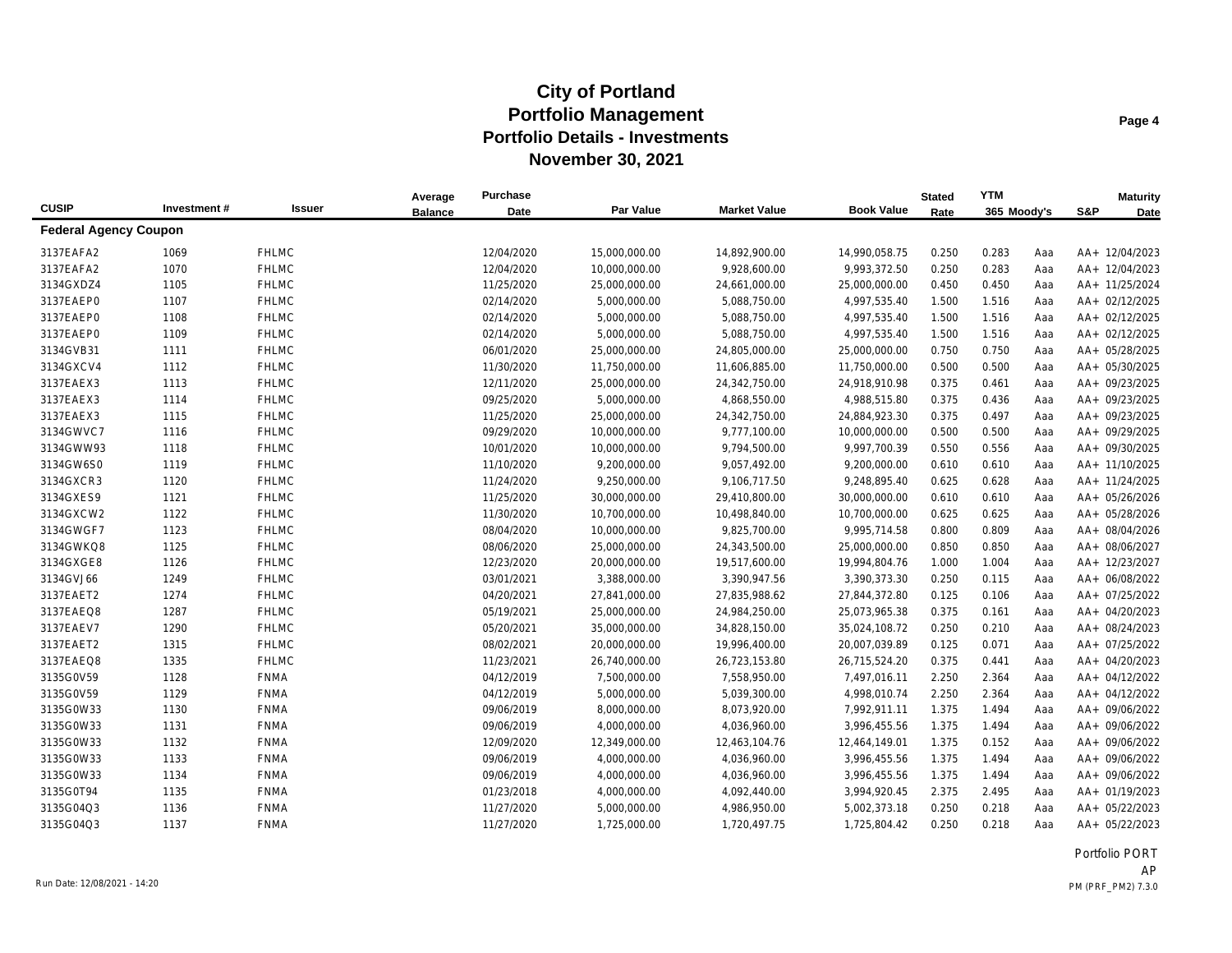|                              |             |                             | Average          | Purchase   |                  |                     |                   | <b>Stated</b> | <b>YTM</b>  |     |     | <b>Maturity</b> |
|------------------------------|-------------|-----------------------------|------------------|------------|------------------|---------------------|-------------------|---------------|-------------|-----|-----|-----------------|
| <b>CUSIP</b>                 | Investment# | Issuer                      | <b>Balance</b>   | Date       | <b>Par Value</b> | <b>Market Value</b> | <b>Book Value</b> | Rate          | 365 Moody's |     | S&P | Date            |
| <b>Federal Agency Coupon</b> |             |                             |                  |            |                  |                     |                   |               |             |     |     |                 |
| 3135G04Q3                    | 1138        | <b>FNMA</b>                 |                  | 12/03/2020 | 18,729,000.00    | 18,680,117.31       | 18,743,207.28     | 0.250         | 0.198       | Aaa |     | AA+ 05/22/2023  |
| 3135G04Q3                    | 1139        | <b>FNMA</b>                 |                  | 12/03/2020 | 5,000,000.00     | 4,986,950.00        | 5,002,625.13      | 0.250         | 0.214       | Aaa |     | AA+ 05/22/2023  |
| 3135G05G4                    | 1140        | <b>FNMA</b>                 |                  | 07/10/2020 | 10,000,000.00    | 9,967,900.00        | 9,988,473.61      | 0.250         | 0.322       | Aaa |     | AA+ 07/10/2023  |
| 3135G06H1                    | 1141        | <b>FNMA</b>                 |                  | 11/25/2020 | 10,000,000.00    | 9,936,200.00        | 9,992,456.19      | 0.250         | 0.288       | Aaa |     | AA+ 11/27/2023  |
| 3135G06H1                    | 1142        | <b>FNMA</b>                 |                  | 11/25/2020 | 10,000,000.00    | 9,936,200.00        | 9,992,456.19      | 0.250         | 0.288       | Aaa |     | AA+ 11/27/2023  |
| 3135G06H1                    | 1143        | <b>FNMA</b>                 |                  | 11/25/2020 | 5,000,000.00     | 4,968,100.00        | 4,996,228.10      | 0.250         | 0.288       | Aaa |     | AA+ 11/27/2023  |
| 3136G4YA5                    | 1144        | <b>FNMA</b>                 |                  | 07/27/2020 | 3,283,000.00     | 3,259,986.17        | 3,285,355.83      | 0.340         | 0.307       | Aaa |     | AA+ 02/15/2024  |
| 3136G4H22                    | 1145        | <b>FNMA</b>                 |                  | 08/12/2020 | 15,000,000.00    | 14,894,700.00       | 14,995,246.15     | 0.410         | 0.422       | Aaa |     | AA+ 08/12/2024  |
| 3135GAB59                    | 1146        | <b>FNMA</b>                 |                  | 12/17/2020 | 25,000,000.00    | 24,753,500.00       | 25,000,000.00     | 0.420         | 0.420       | Aaa |     | AA+ 09/30/2024  |
| 3135G0W66                    | 1147        | <b>FNMA</b>                 |                  | 10/18/2019 | 5,000,000.00     | 5,108,600.00        | 4,995,080.30      | 1.625         | 1.661       | Aaa |     | AA+ 10/15/2024  |
| 3135G0W66                    | 1148        | <b>FNMA</b>                 |                  | 10/18/2019 | 5,000,000.00     | 5,108,600.00        | 4,995,080.30      | 1.625         | 1.661       | Aaa |     | AA+ 10/15/2024  |
| 3135G03U5                    | 1149        | <b>FNMA</b>                 |                  | 04/24/2020 | 4,000,000.00     | 3,951,040.00        | 3,994,404.32      | 0.625         | 0.667       | Aaa |     | AA+ 04/22/2025  |
| 3135G03U5                    | 1150        | <b>FNMA</b>                 |                  | 04/24/2020 | 4,000,000.00     | 3,951,040.00        | 3,994,404.32      | 0.625         | 0.667       | Aaa |     | AA+ 04/22/2025  |
| 3135G03U5                    | 1151        | <b>FNMA</b>                 |                  | 04/24/2020 | 4,000,000.00     | 3,951,040.00        | 3,994,404.32      | 0.625         | 0.667       | Aaa |     | AA+ 04/22/2025  |
| 3135G03U5                    | 1152        | <b>FNMA</b>                 |                  | 04/24/2020 | 4,000,000.00     | 3,951,040.00        | 3,994,404.32      | 0.625         | 0.667       | Aaa |     | AA+ 04/22/2025  |
| 3135G03U5                    | 1153        | <b>FNMA</b>                 |                  | 04/24/2020 | 4,000,000.00     | 3,951,040.00        | 3,994,404.32      | 0.625         | 0.667       | Aaa |     | AA+ 04/22/2025  |
| 3135G04Z3                    | 1154        | <b>FNMA</b>                 |                  | 06/19/2020 | 15,000,000.00    | 14,709,750.00       | 14,977,964.52     | 0.500         | 0.542       | Aaa |     | AA+ 06/17/2025  |
| 3135G04Z3                    | 1155        | <b>FNMA</b>                 |                  | 06/19/2020 | 5,000,000.00     | 4,903,250.00        | 4,992,654.84      | 0.500         | 0.542       | Aaa |     | AA+ 06/17/2025  |
| 3135G04Z3                    | 1156        | <b>FNMA</b>                 |                  | 06/19/2020 | 5,000,000.00     | 4,903,250.00        | 4,992,654.84      | 0.500         | 0.542       | Aaa |     | AA+ 06/17/2025  |
| 3135G05X7                    | 1158        | <b>FNMA</b>                 |                  | 08/27/2020 | 5,000,000.00     | 4,877,450.00        | 4,982,508.57      | 0.375         | 0.470       | Aaa |     | AA+ 08/25/2025  |
| 3135G05X7                    | 1159        | <b>FNMA</b>                 |                  | 08/27/2020 | 5,000,000.00     | 4,877,450.00        | 4,982,508.57      | 0.375         | 0.470       | Aaa |     | AA+ 08/25/2025  |
| 3135G05X7                    | 1160        | <b>FNMA</b>                 |                  | 08/27/2020 | 5,000,000.00     | 4,877,450.00        | 4,982,508.57      | 0.375         | 0.470       | Aaa |     | AA+ 08/25/2025  |
| 3135G05X7                    | 1161        | <b>FNMA</b>                 |                  | 08/27/2020 | 5,000,000.00     | 4,877,450.00        | 4,982,508.57      | 0.375         | 0.470       | Aaa |     | AA+ 08/25/2025  |
| 3135G06G3                    | 1162        | <b>FNMA</b>                 |                  | 11/12/2020 | 14,000,000.00    | 13,688,780.00       | 13,960,462.44     | 0.500         | 0.573       | Aaa |     | AA+ 11/07/2025  |
| 3135G06G3                    | 1163        | <b>FNMA</b>                 |                  | 11/12/2020 | 5,000,000.00     | 4,888,850.00        | 4,985,879.44      | 0.500         | 0.573       | Aaa |     | AA+ 11/07/2025  |
| 3135G06G3                    | 1164        | <b>FNMA</b>                 |                  | 11/12/2020 | 5,000,000.00     | 4,888,850.00        | 4,985,879.44      | 0.500         | 0.573       | Aaa |     | AA+ 11/07/2025  |
| 3135GA4P3                    | 1165        | <b>FNMA</b>                 |                  | 11/18/2020 | 15,000,000.00    | 14,738,400.00       | 15,000,000.00     | 0.650         | 0.650       | Aaa |     | AA+ 11/18/2025  |
| 3136G4D91                    | 1166        | <b>FNMA</b>                 |                  | 07/30/2020 | 5,000,000.00     | 4,905,150.00        | 5,000,000.00      | 0.750         | 0.750       | Aaa |     | AA+ 07/30/2026  |
| 3136G45U3                    | 1167        | <b>FNMA</b>                 |                  | 10/29/2020 | 7,900,000.00     | 7,699,498.00        | 7,893,423.42      | 0.800         | 0.816       | Aaa |     | AA+ 04/29/2027  |
| 3135G04Z3                    | 1277        | <b>FNMA</b>                 |                  | 04/29/2021 | 25,000,000.00    | 24,516,250.00       | 24,834,583.06     | 0.500         | 0.690       | Aaa |     | AA+ 06/17/2025  |
| 3135G05G4                    | 1293        | <b>FNMA</b>                 |                  | 05/24/2021 | 20,319,000.00    | 20,253,776.01       | 20,338,351.86     | 0.250         | 0.191       | Aaa |     | AA+ 07/10/2023  |
| 880591ER9                    | 1168        | <b>TVA</b>                  |                  | 11/27/2020 | 4,311,000.00     | 4,558,063.41        | 4,615,527.40      | 2.875         | 0.324       | Aaa |     | AA+ 09/15/2024  |
| 880591EW8                    | 1169        | <b>TVA</b>                  |                  | 05/11/2020 | 5,000,000.00     | 4,959,350.00        | 4,989,863.19      | 0.750         | 0.810       | Aaa |     | AA+ 05/15/2025  |
| 880591CJ9                    | 1306        | <b>TVA</b>                  |                  | 07/01/2021 | 13,346,000.00    | 16,190,699.90       | 16,415,603.10     | 6.750         | 0.768       | Aaa |     | AA+ 11/01/2025  |
|                              |             | <b>Subtotal and Average</b> | 1,449,383,038.92 |            | 1,493,675,000.00 | 1,488,950,365.73    | 1,499,451,119.76  |               | 0.581       |     |     |                 |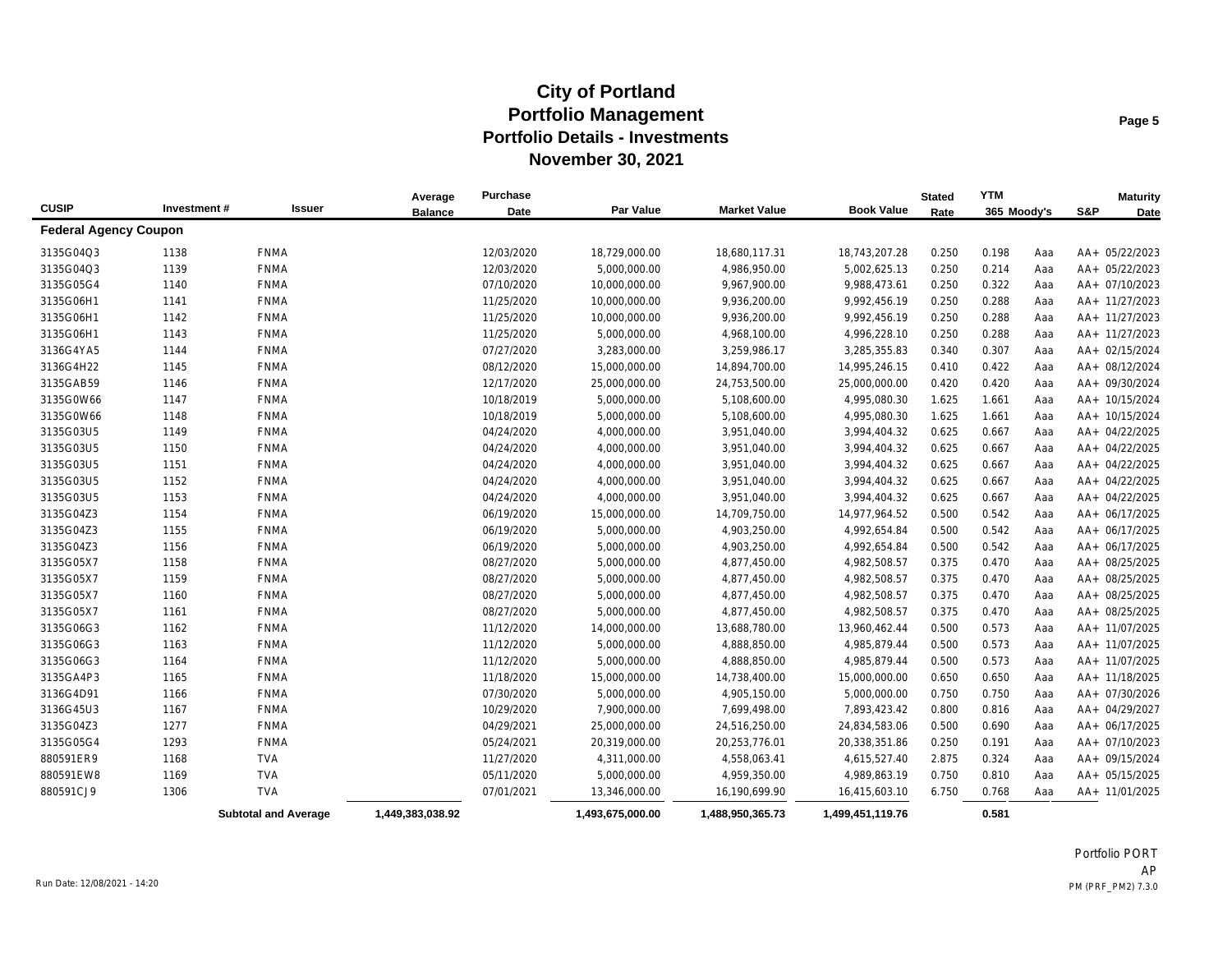|                        |             |                             | Average        | Purchase   |                |                     |                   | <b>Stated</b> | <b>YTM</b>  |     |     | <b>Maturity</b> |
|------------------------|-------------|-----------------------------|----------------|------------|----------------|---------------------|-------------------|---------------|-------------|-----|-----|-----------------|
| <b>CUSIP</b>           | Investment# | <b>Issuer</b>               | <b>Balance</b> | Date       | Par Value      | <b>Market Value</b> | <b>Book Value</b> | Rate          | 365 Moody's |     | S&P | Date            |
| <b>Treasury Coupon</b> |             |                             |                |            |                |                     |                   |               |             |     |     |                 |
| 912828ZG8              | 1008        | U.S. Treasury               |                | 12/04/2020 | 30,000,000.00  | 30,029,700.00       | 30,024,215.45     | 0.375         | 0.129       | Aaa |     | AA+ 03/31/2022  |
| 91282CAN1              | 1009        | U.S. Treasury               |                | 12/09/2020 | 25,000,000.00  | 24,981,500.00       | 24,995,516.63     | 0.125         | 0.147       | Aaa |     | AA+ 09/30/2022  |
| 9128284S6              | 1010        | U.S. Treasury               |                | 11/18/2019 | 25,000,000.00  | 25,875,000.00       | 25,403,829.01     | 2.750         | 1.634       | Aaa |     | AA+ 05/31/2023  |
| 9128284S6              | 1011        | U.S. Treasury               |                | 12/07/2020 | 25,000,000.00  | 25,875,000.00       | 25,958,587.16     | 2.750         | 0.181       | Aaa |     | AA+ 05/31/2023  |
| 912828ZR4              | 1245        | U.S. Treasury               |                | 02/25/2021 | 25,000,000.00  | 25,002,000.00       | 25,003,074.05     | 0.125         | 0.100       | Aaa |     | AA+ 05/31/2022  |
| 912828ZG8              | 1246        | U.S. Treasury               |                | 02/26/2021 | 30,000,000.00  | 30,029,700.00       | 30,026,499.69     | 0.375         | 0.106       | Aaa |     | AA+ 03/31/2022  |
| 912828ZR4              | 1253        | U.S. Treasury               |                | 03/08/2021 | 10,000,000.00  | 10,000,800.00       | 10,000,629.87     | 0.125         | 0.112       | Aaa |     | AA+ 05/31/2022  |
| 9128286G0              | 1262        | U.S. Treasury               |                | 03/19/2021 | 15,000,000.00  | 15,576,600.00       | 15,680,775.60     | 2.375         | 0.341       | Aaa |     | AA+ 02/29/2024  |
| 912828ZX1              | 1266        | U.S. Treasury               |                | 03/26/2021 | 25,000,000.00  | 24,994,250.00       | 25,005,363.68     | 0.125         | 0.088       | Aaa |     | AA+ 06/30/2022  |
| 912828ZX1              | 1267        | U.S. Treasury               |                | 03/26/2021 | 5,000,000.00   | 4,998,850.00        | 5,000,983.34      | 0.125         | 0.091       | Aaa |     | AA+ 06/30/2022  |
| 91282CAN1              | 1271        | U.S. Treasury               |                | 04/16/2021 | 25,000,000.00  | 24,981,500.00       | 25,002,781.00     | 0.125         | 0.112       | Aaa |     | AA+ 09/30/2022  |
| 91282CAR2              | 1273        | U.S. Treasury               |                | 04/19/2021 | 25,000,000.00  | 24,973,750.00       | 24,999,417.55     | 0.125         | 0.128       | Aaa |     | AA+ 10/31/2022  |
| 912828R69              | 1278        | U.S. Treasury               |                | 05/06/2021 | 25,000,000.00  | 25,454,000.00       | 25,540,971.65     | 1.625         | 0.175       | Aaa |     | AA+ 05/31/2023  |
| 91282CBX8              | 1291        | U.S. Treasury               |                | 05/21/2021 | 10,000,000.00  | 9,962,500.00        | 9.996.049.43      | 0.125         | 0.153       | Aaa |     | AA+ 04/30/2023  |
| 912828XT2              | 1296        | U.S. Treasury               |                | 06/08/2021 | 25,000,000.00  | 25,797,000.00       | 26,046,156.94     | 2.000         | 0.315       | Aaa |     | AA+ 05/31/2024  |
| 912828XT2              | 1316        | U.S. Treasury               |                | 08/06/2021 | 25,000,000.00  | 25,797,000.00       | 26,022,184.76     | 2.000         | 0.353       | Aaa |     | AA+ 05/31/2024  |
| 912828XT2              | 1317        | U.S. Treasury               |                | 08/09/2021 | 25,000,000.00  | 25,797,000.00       | 26,009,548.61     | 2.000         | 0.373       | Aaa |     | AA+ 05/31/2024  |
| 91282CAK7              | 1319        | U.S. Treasury               |                | 09/08/2021 | 25,000,000.00  | 24,838,000.00       | 24,956,737.98     | 0.125         | 0.222       | Aaa |     | AA+ 09/15/2023  |
| 91282CAK7              | 1322        | U.S. Treasury               |                | 09/24/2021 | 25,000,000.00  | 24,838,000.00       | 24,941,625.68     | 0.125         | 0.256       | Aaa |     | AA+ 09/15/2023  |
| 912828XT2              | 1325        | U.S. Treasury               |                | 10/01/2021 | 10,000,000.00  | 10,318,800.00       | 10,385,906.99     | 2.000         | 0.444       | Aaa |     | AA+ 05/31/2024  |
| 91282CCX7              | 1326        | U.S. Treasury               |                | 10/14/2021 | 10,000,000.00  | 9,886,700.00        | 9,932,477.53      | 0.375         | 0.620       | Aaa |     | AA+ 09/15/2024  |
| 91282CCX7              | 1327        | U.S. Treasury               |                | 10/25/2021 | 15,000,000.00  | 14,830,050.00       | 14,837,162.64     | 0.375         | 0.769       | Aaa |     | AA+ 09/15/2024  |
| 912828T91              | 1330        | U.S. Treasury               |                | 11/16/2021 | 10,000,000.00  | 10,207,400.00       | 10,208,418.14     | 1.625         | 0.529       | Aaa |     | AA+ 10/31/2023  |
| 912828T91              | 1331        | U.S. Treasury               |                | 11/16/2021 | 10,000,000.00  | 10,207,400.00       | 10,209,182.97     | 1.625         | 0.525       | Aaa |     | AA+ 10/31/2023  |
| 91282CBU4              | 1337        | U.S. Treasury               |                | 11/26/2021 | 25,000,000.00  | 24,920,000.00       | 24,908,173.23     | 0.125         | 0.402       | Aaa |     | AA+ 03/31/2023  |
|                        |             | <b>Subtotal and Average</b> | 480,251,451.37 |            | 505,000,000.00 | 510,172,500.00      | 511,096,269.58    |               | 0.318       |     |     |                 |
| <b>Municipal Bonds</b> |             |                             |                |            |                |                     |                   |               |             |     |     |                 |
| 625506QN3              | 1230        | County of Multnomah, OR     |                | 01/28/2021 | 25,000,000.00  | 24,492,500.00       | 25,028,078.17     | 0.500         | 0.468       | Aaa |     | AAA 06/15/2025  |
| 68609TWW4              | 1171        | State of Oregon             |                | 10/07/2020 | 3,500,000.00   | 3,488,100.00        | 3,534,849.45      | 0.795         | 0.450       | Aa1 |     | AA+ 11/01/2024  |
| 68609TL89              | 1256        | State of Oregon             |                | 03/30/2021 | 500,000.00     | 496,665.00          | 500,000.00        | 0.874         | 0.874       | Aa1 |     | AA+ 05/01/2025  |
| 68609TL71              | 1257        | State of Oregon             |                | 03/30/2021 | 500,000.00     | 495,955.00          | 500,000.00        | 0.434         | 0.434       | Aa1 |     | AA+ 05/01/2024  |
| 68609TL63              | 1258        | State of Oregon             |                | 03/30/2021 | 650,000.00     | 647,452.00          | 650,000.00        | 0.201         | 0.201       | Aa1 |     | AA+ 05/01/2023  |
| 68609TN53              | 1259        | State of Oregon             |                | 03/30/2021 | 2,450,000.00   | 2,441,425.00        | 2,450,000.00      | 0.201         | 0.201       | Aa1 |     | AA+ 05/01/2023  |
| 68609TN61              | 1260        | State of Oregon             |                | 03/30/2021 | 1,525,000.00   | 1,511,580.00        | 1,525,000.00      | 0.434         | 0.434       | Aa1 |     | AA+ 05/01/2024  |

Portfolio PORT AP Run Date: 12/08/2021 - 14:20 PM (PRF\_PM2) 7.3.0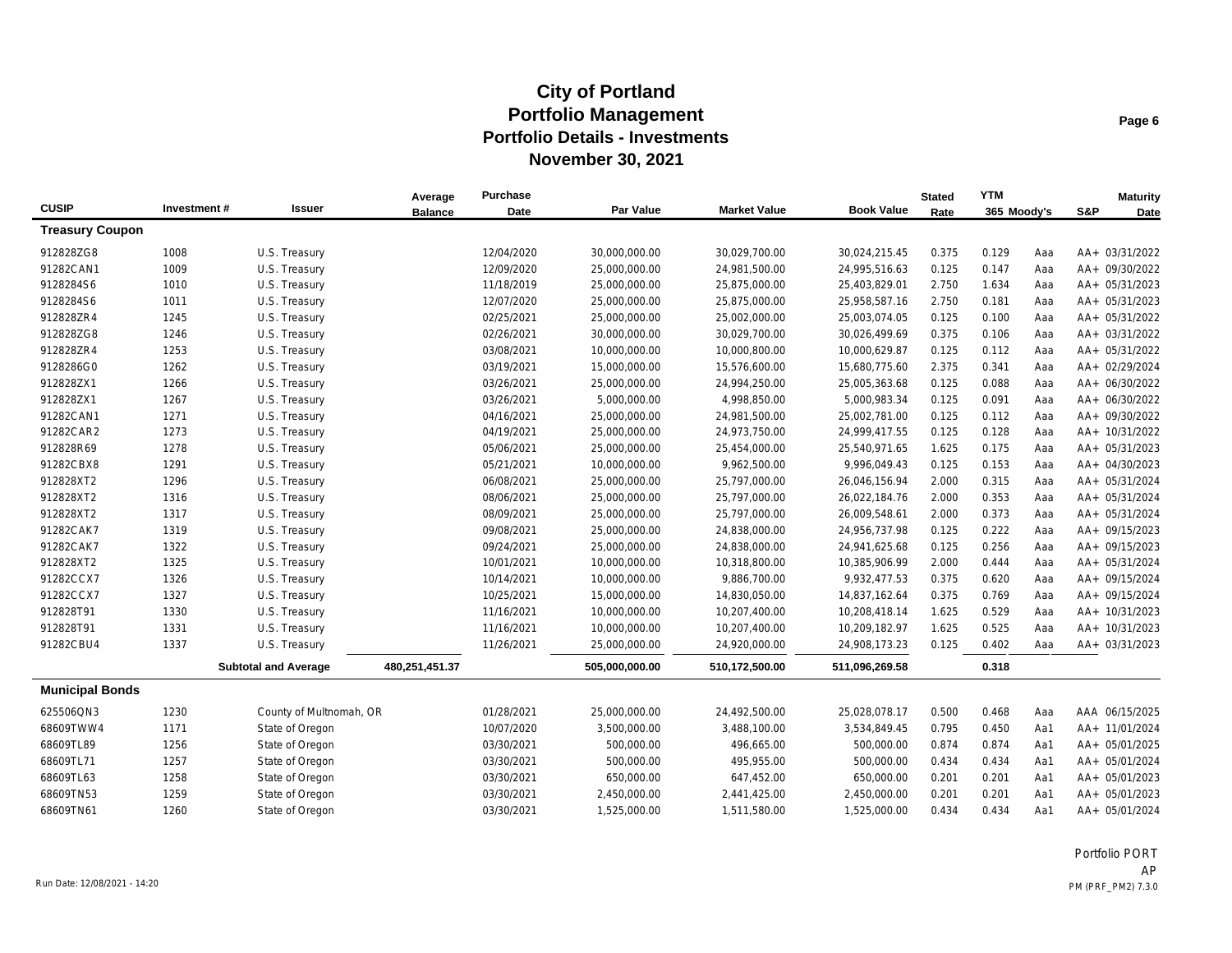|                                       |             |                             | Average        | <b>Purchase</b> |                  |                     |                   | <b>Stated</b> | <b>YTM</b>  |     |     | <b>Maturity</b> |
|---------------------------------------|-------------|-----------------------------|----------------|-----------------|------------------|---------------------|-------------------|---------------|-------------|-----|-----|-----------------|
| <b>CUSIP</b>                          | Investment# | Issuer                      | <b>Balance</b> | Date            | <b>Par Value</b> | <b>Market Value</b> | <b>Book Value</b> | Rate          | 365 Moody's |     | S&P | Date            |
| <b>Municipal Bonds</b>                |             |                             |                |                 |                  |                     |                   |               |             |     |     |                 |
| 68609TN79                             | 1261        | State of Oregon             |                | 03/30/2021      | 1,220,000.00     | 1,212,680.00        | 1,220,000.00      | 0.874         | 0.874       | Aa1 |     | AA+ 05/01/2025  |
| 68609TWD6                             | 1276        | State of Oregon             |                | 04/27/2021      | 2,000,000.00     | 1,988,080.00        | 2.017.887.81      | 0.895         | 0.629       | Aa1 |     | AA+ 05/01/2025  |
| 686053CP2                             | 1336        | Oregon School Boards Assc   |                | 11/26/2021      | 11,250,000.00    | 12,602,137.50       | 12,571,400.55     | 5.630         | 1.006       | Aa2 |     | AA 06/30/2024   |
| 73474TAM2                             | 1270        | Port of Morrow Trans Rev    |                | 04/15/2021      | 1,000,000.00     | 1,011,590.00        | 1,011,540.32      | 1.809         | 0.266       | Aa2 |     | 09/01/2022      |
|                                       |             | <b>Subtotal and Average</b> | 40,534,683.09  |                 | 49,595,000.00    | 50,388,164.50       | 51,008,756.30     |               | 0.598       |     |     |                 |
| <b>Treasury &amp; Agency Variable</b> |             |                             |                |                 |                  |                     |                   |               |             |     |     |                 |
| 3132X0CL3                             | 1187        | <b>FAMCA</b>                |                | 09/13/2018      | 2,250,000.00     | 2,254,005.00        | 2,250,000.00      | 0.340         | 1.168       |     |     | 10/13/2022      |
| 3133EKMB9                             | 1200        | <b>FFCB</b>                 |                | 05/20/2019      | 7,000,000.00     | 7,011,690.00        | 7,000,000.00      | 0.440         | 1.060       | Aaa |     | AA+ 05/20/2022  |
| 3133EKMB9                             | 1201        | <b>FFCB</b>                 |                | 05/20/2019      | 6,000,000.00     | 6,010,020.00        | 6,000,000.00      | 0.440         | 1.060       | Aaa |     | AA+ 05/20/2022  |
| 3133EKMB9                             | 1202        | <b>FFCB</b>                 |                | 05/20/2019      | 6,000,000.00     | 6,010,020.00        | 6,000,000.00      | 0.440         | 1.060       | Aaa |     | AA+ 05/20/2022  |
| 3133EKMB9                             | 1203        | <b>FFCB</b>                 |                | 05/20/2019      | 6,000,000.00     | 6,010,020.00        | 6,000,000.00      | 0.440         | 1.060       | Aaa |     | AA+ 05/20/2022  |
| 3133EKJ56                             | 1204        | <b>FFCB</b>                 |                | 08/30/2019      | 10,000,000.00    | 10,024,100.00       | 10,000,000.00     | 0.400         | 0.828       | Aaa |     | AA+ 08/30/2022  |
| 3133EKJ56                             | 1205        | <b>FFCB</b>                 |                | 01/31/2020      | 20,000,000.00    | 20,048,200.00       | 20,020,605.01     | 0.400         | 0.550       | Aaa |     | AA+ 08/30/2022  |
| 3133EMAW2                             | 1206        | <b>FFCB</b>                 |                | 09/25/2020      | 10,000,000.00    | 10,009,700.00       | 9,999,593.41      | 0.180         | 0.188       | Aaa |     | AA+ 09/23/2022  |
| 3133EK6V3                             | 1207        | <b>FFCB</b>                 |                | 05/01/2020      | 4,900,000.00     | 4,913,132.00        | 4,896,771.53      | 0.360         | 0.457       | Aaa |     | AA+ 11/07/2022  |
| 3133EK6W1                             | 1208        | <b>FFCB</b>                 |                | 11/07/2019      | 5,000,000.00     | 5,018,500.00        | 5,000,000.00      | 0.470         | 0.781       | Aaa |     | AA+ 11/07/2022  |
| 3133EK6W1                             | 1209        | <b>FFCB</b>                 |                | 11/07/2019      | 8,000,000.00     | 8,029,600.00        | 8,000,000.00      | 0.470         | 0.781       | Aaa |     | AA+ 11/07/2022  |
| 3133ELCW2                             | 1210        | <b>FFCB</b>                 |                | 12/12/2019      | 30,000,000.00    | 30,107,100.00       | 30,000,000.00     | 0.430         | 0.699       | Aaa |     | AA+ 12/12/2022  |
| 3133EKNJ1                             | 1211        | <b>FFCB</b>                 |                | 05/30/2019      | 25,000,000.00    | 25,143,500.00       | 25,000,000.00     | 0.470         | 0.975       | Aaa |     | AA+ 05/30/2023  |
| 3133EMQF2                             | 1239        | <b>FFCB</b>                 |                | 02/09/2021      | 25,000,000.00    | 25,002,250.00       | 25,000,000.00     | 0.075         | 0.067       | Aaa |     | AA+ 06/08/2022  |
| 3135G0Z55                             | 1212        | <b>FNMA</b>                 |                | 03/09/2020      | 10,000,000.00    | 10,004,700.00       | 10,000,000.00     | 0.220         | 0.373       | Aaa |     | AA+ 03/09/2022  |
| 912828Z45                             | 1178        | U.S. Treasury               |                | 02/28/2020      | 10,000,000.00    | 10,002,600.00       | 10,000,564.01     | 0.204         | 0.414       | Aaa |     | AA+ 01/31/2022  |
| 912828Z45                             | 1182        | U.S. Treasury               |                | 02/28/2020      | 10,000,000.00    | 10,002,600.00       | 9,999,980.07      | 0.204         | 0.449       | Aaa |     | AA+ 01/31/2022  |
| 912828ZK9                             | 1234        | U.S. Treasury               |                | 01/21/2021      | 25,000,000.00    | 25,012,000.00       | 25,008,742.19     | 0.164         | 0.074       | Aaa |     | AA+ 04/30/2022  |
| 91282CBK6                             | 1236        | U.S. Treasury               |                | 02/01/2021      | 25,000,000.00    | 25,005,000.00       | 25,000,443.04     | 0.099         | 0.094       | Aaa |     | AA+ 01/31/2023  |
|                                       |             | <b>Subtotal and Average</b> | 259,379,111.78 |                 | 245,150,000.00   | 245,618,737.00      | 245,176,699.26    |               | 0.515       |     |     |                 |
| <b>Corporate Variable</b>             |             |                             |                |                 |                  |                     |                   |               |             |     |     |                 |
| 037833CN8                             | 1179        | Apple                       |                | 02/26/2019      | 4,698,000.00     | 4,702,040.28        | 4,700,359.01      | 0.643         | 0.658       | Aa1 |     | AA+ 02/09/2022  |
|                                       |             | <b>Subtotal and Average</b> | 4,700,847.67   |                 | 4,698,000.00     | 4,702,040.28        | 4,700,359.01      |               | 0.658       |     |     |                 |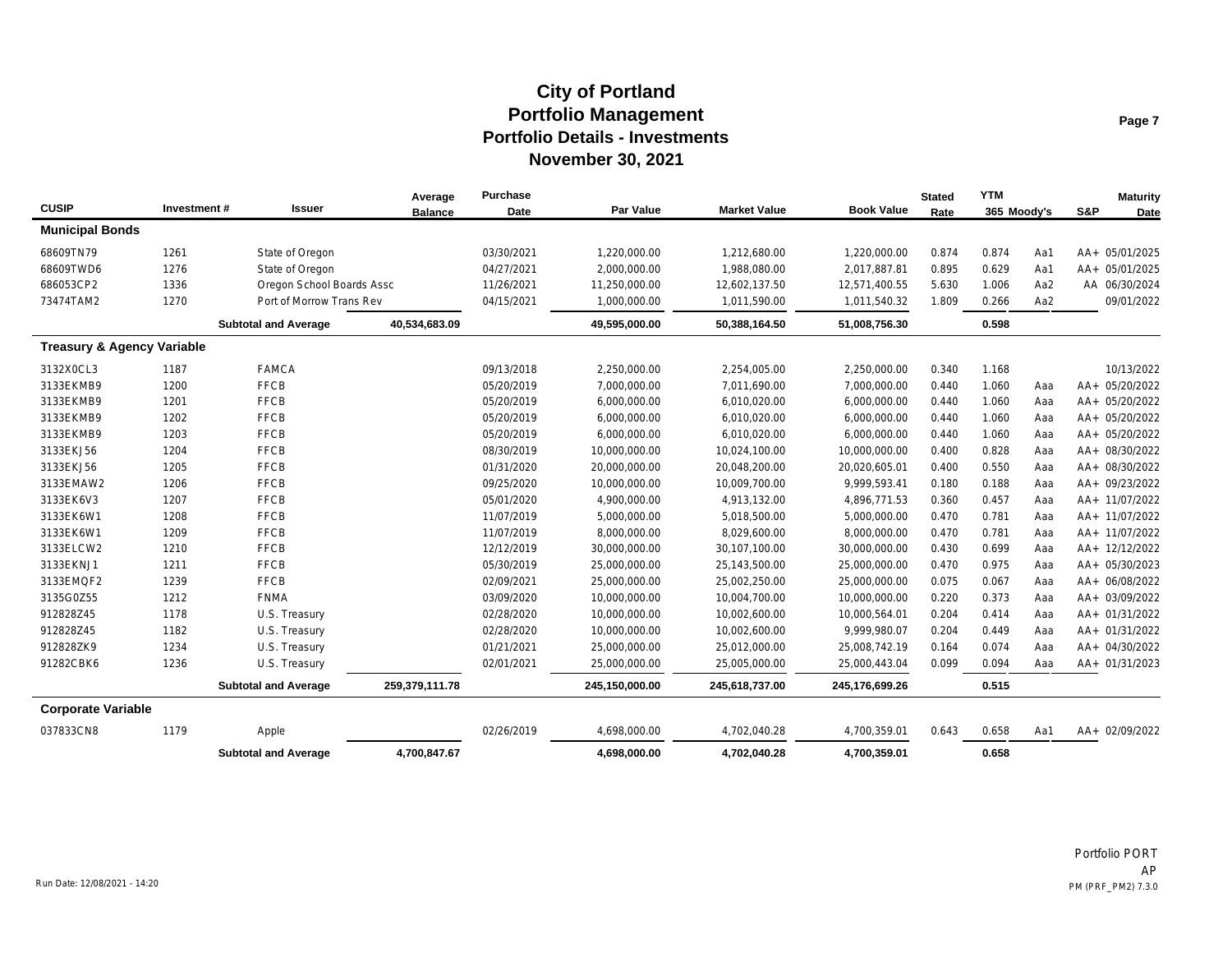|              |              |                          | Average          | Purchase |                  |                     |                   | <b>Stated</b> | <b>YTM</b>  |     |
|--------------|--------------|--------------------------|------------------|----------|------------------|---------------------|-------------------|---------------|-------------|-----|
| <b>CUSIP</b> | Investment # | <b>Issuer</b>            | <b>Balance</b>   | Date     | <b>Par Value</b> | <b>Market Value</b> | <b>Book Value</b> | Rate          | 365 Moodv's | S&P |
|              |              | <b>Total and Average</b> | 2,508,265,066.84 |          | 2,879,470,222.36 | 2,882,201,324.97    | 2,893,100,544.65  |               | 0.590       |     |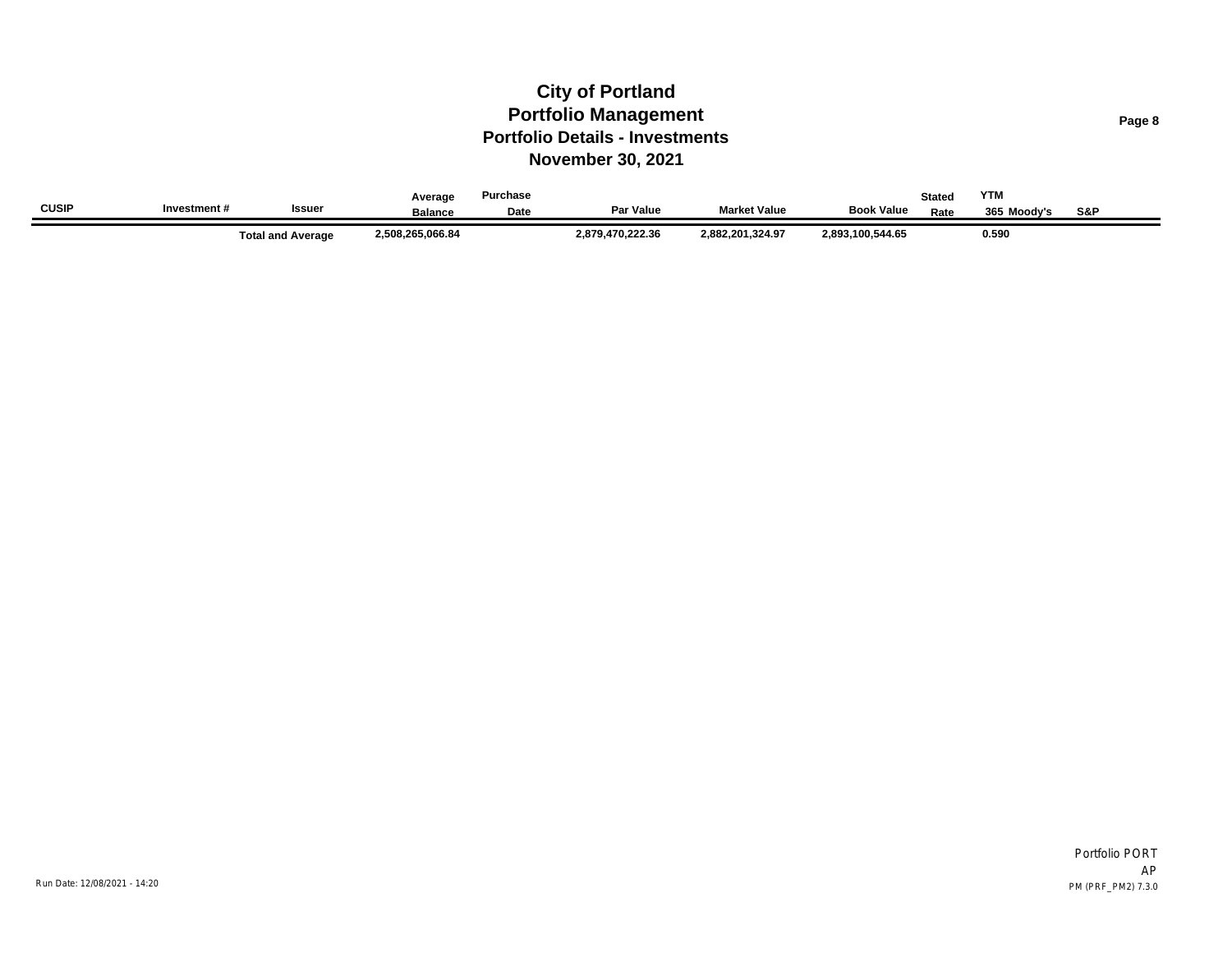|                                |             |                                   | Average          | Purchase |                  |                     |                   | <b>Stated</b> | <b>YTM</b>  |     |
|--------------------------------|-------------|-----------------------------------|------------------|----------|------------------|---------------------|-------------------|---------------|-------------|-----|
| <b>CUSIP</b>                   | Investment# | Issuer                            | <b>Balance</b>   | Date     | <b>Par Value</b> | <b>Market Value</b> | <b>Book Value</b> | Rate          | 365 Moody's | S&P |
| <b>Demand Deposit Accounts</b> |             |                                   |                  |          |                  |                     |                   |               |             |     |
| SYS1225                        | 1225        | Key Bank                          |                  |          | 64,914.56        | 64,914.56           | 64.914.56         | 0.500         | 0.500       |     |
| SYS1227                        | 1227        | US Bank                           |                  |          | 1,318,623.57     | 1,318,623.57        | 1,318,623.57      | 0.160         | 0.160       |     |
| SYS1226                        | 1226        | Wells Fargo                       |                  |          | 34, 173, 367. 24 | 34.173.367.24       | 34,173,367.24     | 0.100         | 0.100       |     |
|                                |             | <b>Average Balance</b>            | 0.00             |          |                  |                     |                   |               |             |     |
|                                |             | <b>Total Cash and Investments</b> | 2,508,265,066.84 |          | 2,915,027,127.73 | 2,917,758,230.34    | 2,928,657,450.02  |               | 0.590       |     |